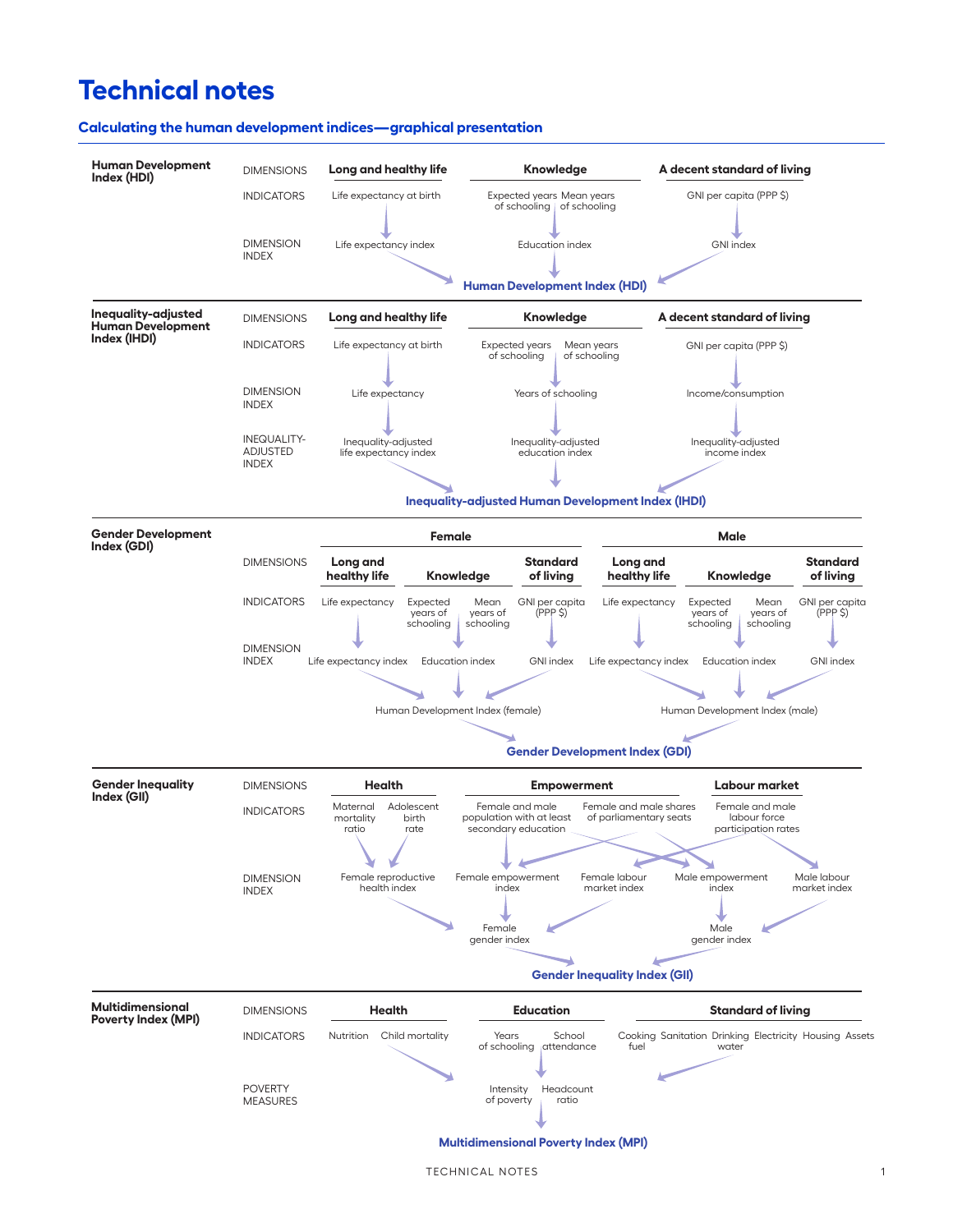# **Technical note 1. Human Development Index**

The Human Development Index (HDI) is a summary measure of achievements in three key dimensions of human development: a long and healthy life, access to knowledge and a decent standard of living. The HDI is the geometric mean of normalized indices for each of the three dimensions. This technical note describes the data sources, steps to calculating the HDI, and the methodology used to estimate missing values.

## **Data sources**

- **•** Life expectancy at birth: UNDESA (2019).
- **•** Expected years of schooling: UNESCO Institute for Statistics (2020), ICF Macro Demographic and Health Surveys (2008–2020), United Nations Children's Fund (UNICEF) Multiple Indicator Cluster Surveys (2008–2020) and OECD (2019).
- **•** Mean years of schooling: UNESCO Institute for Statistics (2020), Barro and Lee (2018), ICF Macro Demographic and Health Surveys (2008–2020), UNICEF Multiple Indicator Cluster Surveys (2008–2020) and OECD (2019).
- **•** GNI per capita: World Bank (2020), IMF (2020), United Nations Statistics Division (2020).

# **Steps to calculate Human Development Index values**

There are two steps to calculating HDI values.

#### **Step 1. Creating the dimension indices**

Minimum and maximum values (goalposts) are set in order to transform the indicators expressed in different units into indices between 0 and 1. These goalposts act as "the natural zeros" and "aspirational targets", respectively, from which component indicators are standardized (see equation 1 below). They are set at the following values:

| <b>Dimension</b>      | Indicator                           | <b>Minimum</b> | <b>Maximum</b> |
|-----------------------|-------------------------------------|----------------|----------------|
| Health                | Life expectancy (years)             | 20             | 85             |
| <b>Education</b>      | Expected years of schooling (years) |                | 18             |
|                       | Mean years of schooling (years)     |                | 15             |
| Standard of<br>living | GNI per capita (2017 PPPS)          | 100            | 75,000         |

The justification for placing the natural zero for life expectancy at 20 years is based on historical evidence that no country in the 20th century had a life expectancy of less than 20 years (Maddison 2010; Oeppen and Vaupel 2002; Riley 2005). Maximum life expectancy is set at 85, a realistic aspirational target for many countries over the last 30 years. Due to constantly improving living conditions and medical advances, life expectancy has already come very close to 85 years in several economies: 84.9 years in Hong Kong, China (Special Administrative Region) and 84.6 years in Japan.

Societies can subsist without formal education, justifying the education minimum of 0 years. The maximum for expected years of schooling, 18, is equivalent to achieving a master's degree in most countries. The maximum for mean years of schooling, 15, is the projected maximum of this indicator for 2025.

The low minimum value for gross national income (GNI) per capita, \$100, is justified by the considerable amount of unmeasured subsistence and nonmarket production in economies close to the minimum, which is not captured in the official data. The maximum is set at \$75,000 per capita. Kahneman and Deaton (2010) have shown that there is virtually no gain in human development and wellbeing from annual income above \$75,000 per capita. Currently, only three countries (Liechtenstein, Qatar and Singapore) exceed the \$75,000 income per capita ceiling.

Having defined the minimum and maximum values, the dimension indices are calculated as:

Dimension index  $=$   $\frac{\text{actual value} - \text{minimum value}}{\text{mean} + \text{mean} + \text{mean}}$ maximum value – minimum value . (1)

> For the education dimension, equation 1 is first applied to each of the two indicators, and then the arithmetic mean of the two resulting indices is taken. Using the arithmetic mean of the two education indices allows perfect substitutability between expected years of schooling and mean years of schooling, which seems to be right given that many developing countries have low school attainment among adults but are very eager to achieve universal primary and secondary school enrolment among school-age children.

> Because each dimension index is a proxy for capabilities in the corresponding dimension, the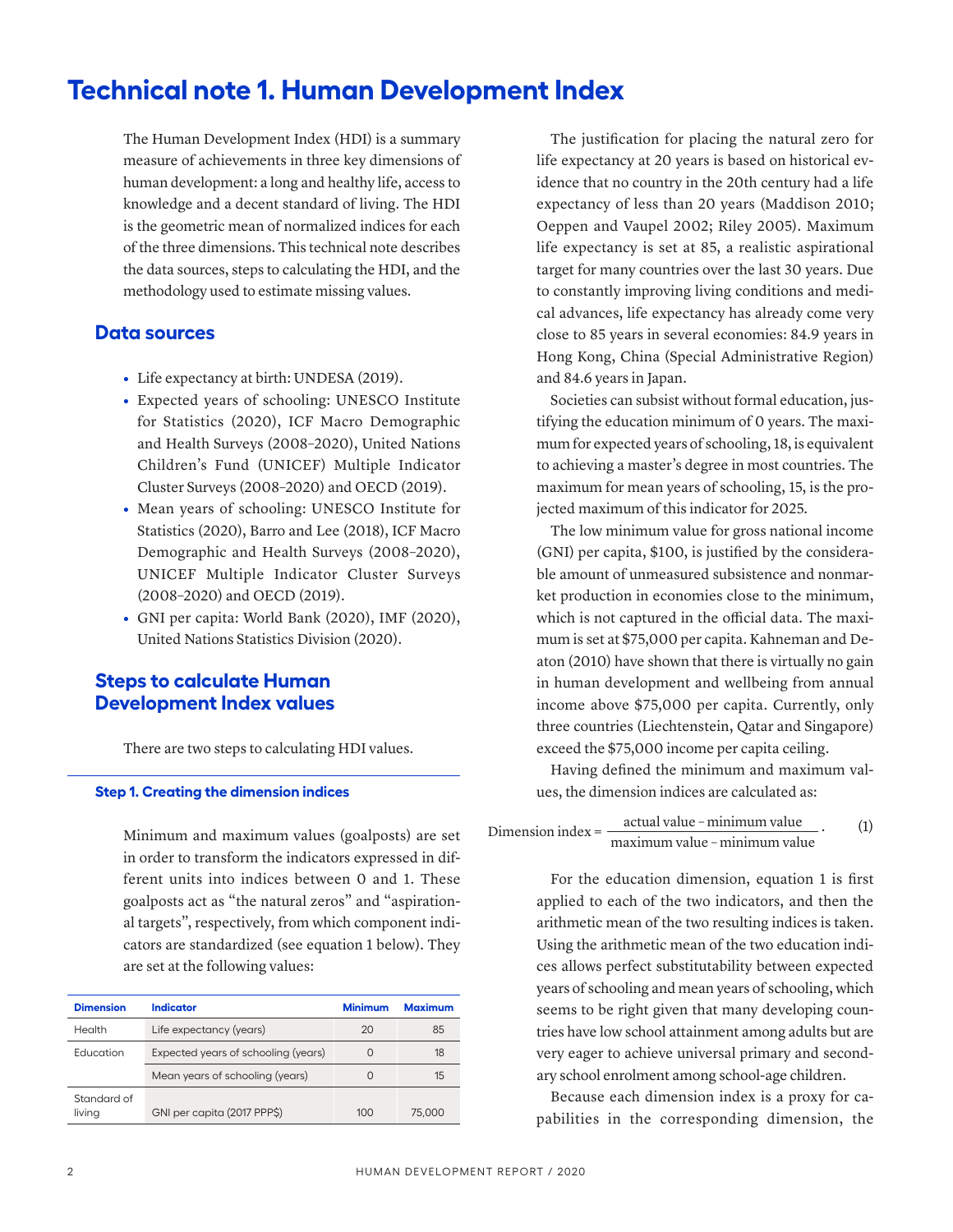transformation function from income to capabilities is likely to be concave (Anand and Sen 2000)—that is, each additional dollar of income has a smaller effect on expanding capabilities. Thus for income the natural logarithm of the actual, minimum and maximum values is used.

#### **Step 2. Aggregating the dimensional indices**

The HDI is the geometric mean of the three dimensional indices:

$$
HDI = (I_{Health} \cdot I_{Education} \cdot I_{Income})^{1/3}
$$

*Example: Sudan*

| Indicator                                      | Value |
|------------------------------------------------|-------|
| Life expectancy at birth (years)               | 653   |
| Expected years of schooling (years)            | 79    |
| Mean years of schooling (years)                | 38    |
| Gross national income per capita (2017 PPP \$) | 3829  |

**Note:** Values are rounded.

Health index = 
$$
\frac{65.3 - 20}{85 - 20} = 0.6971
$$

Expected years of schooling index =  $\frac{7.9 - 0}{18 - 0}$  = 0.4380

Mean years of schooling index =  $\frac{3.8 - 0}{15 - 0}$  = 0.2513

Education index =  $\frac{0.4380 + 0.2513}{2}$  = 0.3447

Income index =  $\frac{\ln(3,829) - \ln(100)}{\ln(75,000) - \ln(100)}$  = 0.5506

Human Development Index =  $(0.6971 \cdot 0.3447 \cdot 0.5506)^{1/3} = 0.510$ 

## **Methodology used to express income**

The World Bank's 2020 World Development Indicators database contains estimates of GNI per capita in constant 2017 purchasing power parity (PPP) terms for many countries. For countries missing this indicator (entirely or partly), the Human Development Report Office (HDRO) calculates it by converting GNI per capita in local currency from current to constant terms using two steps. First, the value of GNI per capita in current terms is converted into PPP terms for the base year (2017). Second, a time series of GNI per capita in 2017 PPP constant terms is constructed by applying the real growth rates to the GNI per capita in PPP terms for the base year. The real growth rate is implied by the ratio of the nominal growth of GNI per capita in current local currency terms to the GDP deflator.

For several countries without a value of GNI per capita in constant 2017 PPP terms for 2019 reported in the World Development Indicators database, real growth rates of GDP per capita available in the World Development Indicators database or in the International Monetary Fund's Economic Outlook database are applied to the most recent GNI values in constant PPP terms.

Official PPP conversion rates are produced by the International Comparison Program, whose surveys periodically collect thousands of prices of matched goods and services in many countries. The last round of this exercise refers to 2017 and covered 176 economies.

### **Estimating missing values**

For a small number of countries missing one of the four indicators, the HDRO estimated the missing values using cross-country regression models.

In this Report expected years of schooling were estimated for Bahamas, Congo, Equatorial Guinea, Fiji, Gabon, Haiti, Liberia, Libya and Vanuatu, and mean years of schooling were estimated for Comoros, Djibouti, Eritrea, Grenada, Lebanon, Madagascar, Federated States of Micronesia, Saint Kitts and Nevis, South Sudan and Syrian Arab Republic.

### **Human development categories**

The 2014 Human development Report introduced a system of fixed cutoff points for the four categories of human development achievements. The cutoff points *(COP)* are the HDI values calculated using the quartiles *(q)* from the distributions of the component indicators averaged over 2004–2013:

 $COP_q = HDI$  ( $LE_q$ ,  $EYS_q$ ,  $MYS_q$ ,  $GNlpc_q$ ),  $q = 1,2,3$ .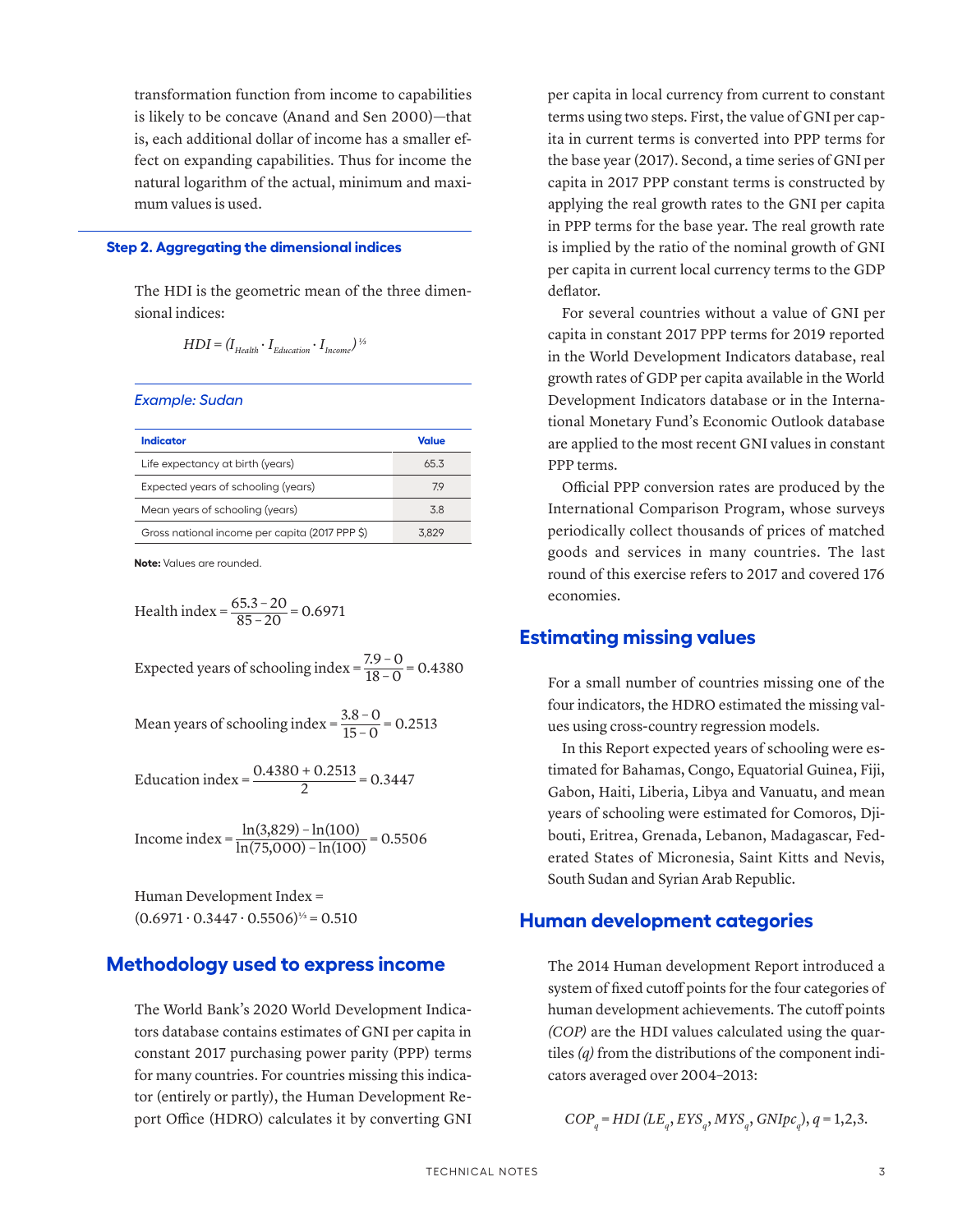For example,  $LE_1$ ,  $LE_2$  and  $LE_3$  denote three quartiles of the distribution of life expectancy across countries.

This Report keeps the same cutoff points on the HDI for grouping countries that were introduced in the 2014 Report:

| Very high human development | $0.800$ and above |
|-----------------------------|-------------------|
| High human development      | 0.700-0.799       |
| Medium human development    | $0.550 - 0.699$   |
| Low human development       | Below 0.550       |

## **Human Development Index aggregates**

Aggregate HDI values for country groups (by human development category, region and the like) are calculated by applying the HDI formula to the weighted group averages of component indicators. Life expectancy and GNI per capita are weighted by total population, expected years of schooling is weighted by population ages 5–24 and mean years of schooling is weighted by population ages 25 and older.

# **Technical note 2. Inequality-adjusted Human Development Index**

The Inequality-adjusted Human Development Index (IHDI) adjusts the Human Development Index (HDI) for inequality in the distribution of each dimension across the population. It is based on a distribution-sensitive class of composite indices proposed by Foster, Lopez-Calva and Szekely (2005), which draws on the Atkinson (1970) family of inequality measures. It is computed as a geometric mean of inequality-adjusted dimensional indices.

The IHDI accounts for inequalities in HDI dimensions by "discounting" each dimension's average value according to its level of inequality. The IHDI value equals the HDI value when there is no inequality across people but falls below the HDI value as inequality rises. In this sense the IHDI measures the level of human development when inequality is accounted for.

## **Data sources**

Since the HDI relies on country-level aggregates such as national accounts for income, the IHDI must draw on additional sources of data to obtain insights into the distribution. The distributions are observed over different units—life expectancy is distributed across a hypothetical cohort, while years of schooling and income are distributed across individuals.

Inequality in the distribution of HDI dimensions is estimated for:

**•** Life expectancy, using data from abridged life tables provided by UNDESA (2019). This distribution is presented over age intervals (0–1, 1–5, 5–10, … , 100+), with the mortality rates and average age at death specified for each interval.

- **•** Mean years of schooling, using household surveys data harmonized in international databases, including the Luxembourg Income Study, Eurostat's European Union Survey of Income and Living Conditions, the World Bank's International Income Distribution Database, ICF Macro's Demographic and Health Surveys, United Nations Children's Fund's Multiple Indicators Cluster Surveys, the Center for Distributive, Labour and Social Studies and the World Bank's Socio-Economic Database for Latin America and the Caribbean, the United Nations Educational, Scientific and Cultural Organization Institute for Statistics' Educational Attainment Table and the United Nations University's World Income Inequality Database.
- **•** Disposable household income or consumption per capita using the above listed databases and household surveys—and for a few countries, income imputed based on an asset index matching methodology using household survey asset indices (Harttgen and Vollmer 2011).

A full account of data sources used for estimating inequality in 2019 is available at [http://hdr.undp.org/](http://hdr.undp.org/en/statistics/ihdi/) [en/statistics/ihdi/.](http://hdr.undp.org/en/statistics/ihdi/)

# **Steps to calculate Inequality-adjusted Human Development Index values**

There are three steps to calculating IHDI values.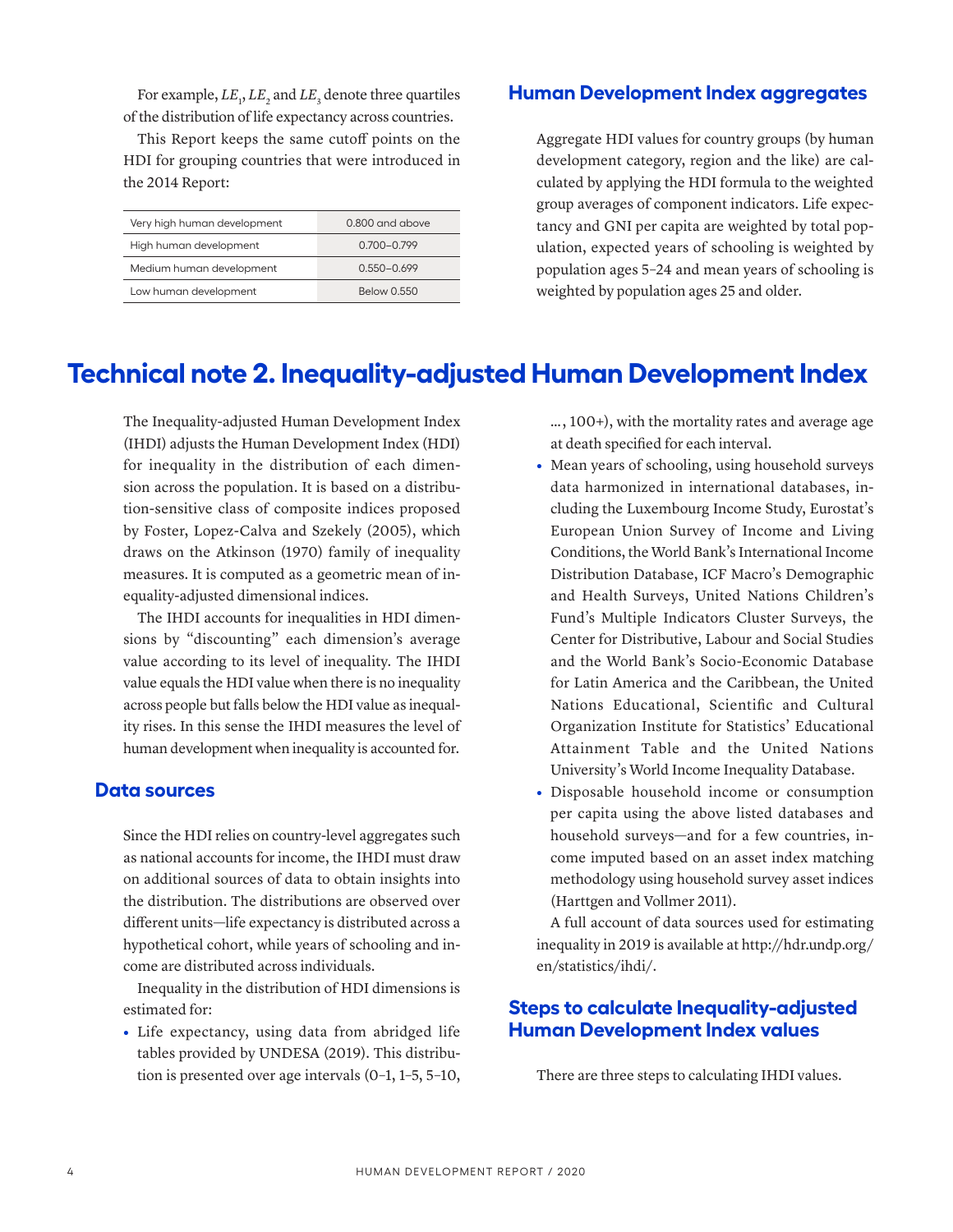### **Step 1. Estimating inequality in the dimensions of the Human Development Index**

The IHDI draws on the Atkinson (1970) family of inequality measures and sets the aversion parameter ε equal to 1. (The inequality aversion parameter affects the degree to which lower achievements are emphasized and higher achievements are de-emphasized.) In this case the inequality measure is  $A = 1-g/\mu$ , where *g* is the geometric mean and  $\mu$  is the arithmetic mean of the distribution. This can be written as:

$$
A_x = 1 - \frac{\sqrt[n]{X_1 \dots X_n}}{\overline{x}}
$$
 (1)

where  $\{X_1, ..., X_n\}$  denotes the underlying distribution in the dimension of interest.  $A_x$  is obtained for each variable (life expectancy, mean years of schooling and disposable household income or consumption per capita).

The geometric mean in equation 1 does not allow zero values. For mean years of schooling one year is added to all valid observations to compute the inequality. For income per capita negative and zero incomes and incomes in the bottom 0.5 percentile are replaced with the minimum value of the second bottom 0.5 percentile of the distribution of positive incomes. The top 0.5 percentile of the distribution is truncated to reduce the impact of measurement errors when recording extremely high incomes. Sensitivity analysis of the IHDI is given in Kovacevic (2010).

#### **Step 2. Adjusting the dimension indices for inequality**

The inequality-adjusted dimension indices are obtained from the HDI dimension indices,  $I_x$ , by multiplying them by  $(1 - A_x)$ , where  $A_x$ , defined by equation 1, is the corresponding Atkinson measure:

$$
I_x^* = (1 - A_x) \cdot I_x.
$$

The inequality-adjusted income index, *I \* income*, is based on the index of logged income values, *I*<sub>income</sub><sup>\*</sup>, and inequality in income distribution computed

using income in levels. This enables the IHDI to account for the full effect of income inequality.

#### **Step 3. Combining the dimension indices**

The IHDI is the geometric mean of the three dimension indices adjusted for inequality:

$$
IHDI = (I_{Health}^{*} \cdot I_{Education}^{*} \cdot I_{Income}^{*})^{\frac{1}{2}} =
$$
  
 
$$
[(1 - A_{Health}) \cdot (1 - A_{Education}) \cdot (1 - A_{Income})]^{\frac{1}{2}} \cdot HDI.
$$

The loss in HDI value due to inequality is:

 $Loss = 1 - [(1 - A_{Health}) \cdot (1 - A_{Education}) \cdot (1 - A_{Incomp})]^{1/3}.$ 

## **Coefficient of human inequality**

An unweighted average of inequalities in health, education and income is denoted as the coefficient of human inequality. It averages these inequalities using the arithmetic mean:

$$
Coefficient of human inequality = \frac{A_{Health} + A_{Education} + A_{Income}}{3}.
$$

When all inequalities in dimensions are of a similar magnitude, the coefficient of human inequality and the loss in HDI value differ negligibly. When inequalities differ in magnitude, the loss in HDI value tends to be higher than the coefficient of human inequality.

#### **Notes on methodology and caveats**

The IHDI is based on the Atkinson index, which satisfies subgroup consistency. This property ensures that improvements (deteriorations) in the distribution of human development within only a certain group of the society imply improvements (deteriorations) in the distribution across the entire society.

The main disadvantage is that the IHDI is not association sensitive, so it does not capture overlapping inequalities. To make the measure association sensitive, all the data for each individual must be available from a single survey source, which is not currently possible for a large number of countries.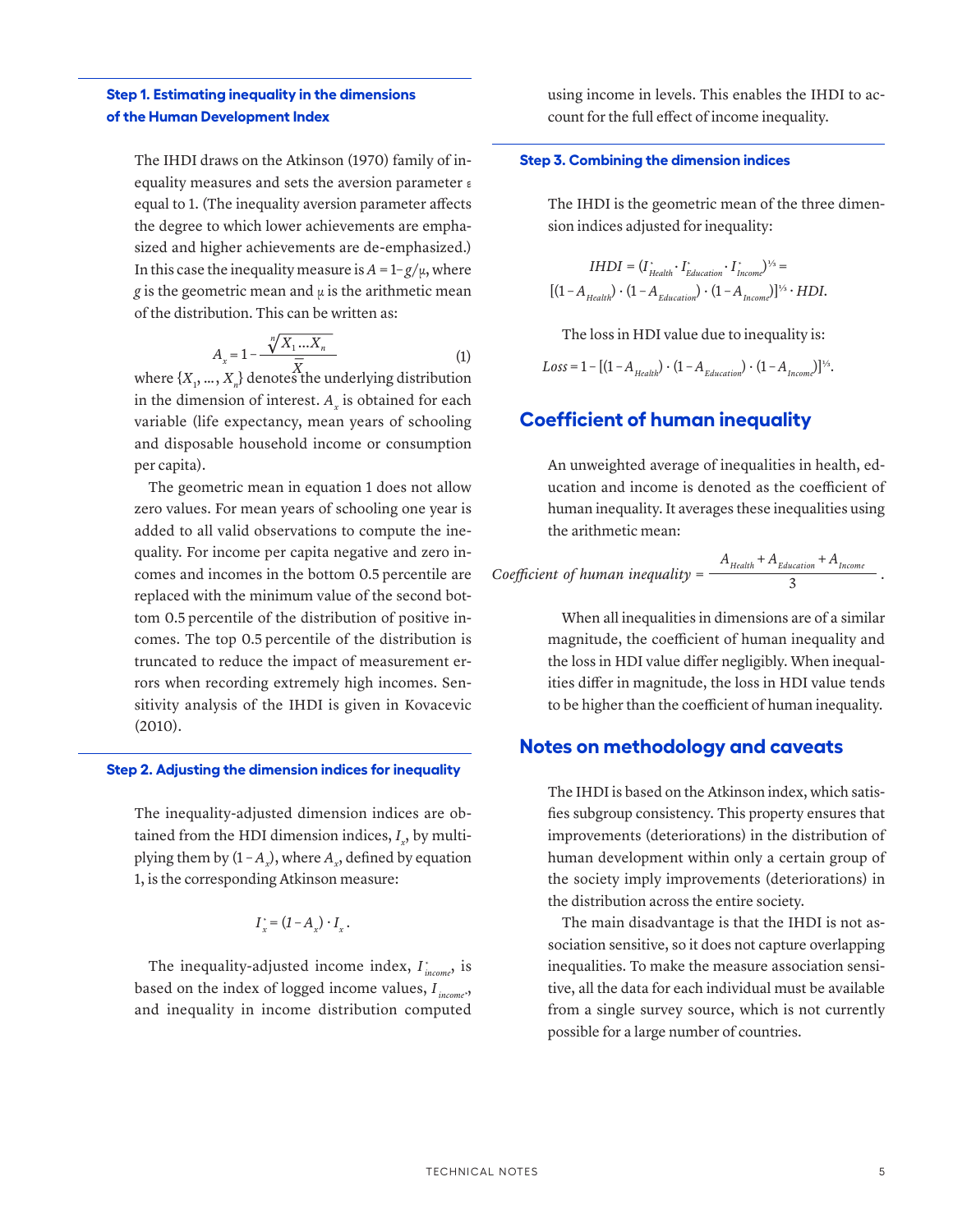#### *Example: Barbados*

| <b>Indicator</b>                                  | <b>Indicator</b> | <b>Dimension measure</b><br>index | <b>Inequality</b><br>$(A)^\circ$ | <b>Inequality-</b><br>adjusted index<br>$(I^*)$ |
|---------------------------------------------------|------------------|-----------------------------------|----------------------------------|-------------------------------------------------|
| Life expectancy (years)                           | 79.2             | 0.9106                            | 0.087                            | $(1 - 0.087) \cdot 0.8190$<br>$= 0.8314$        |
| Expected years of schooling (years)               | 15.4             | 0.8552                            |                                  |                                                 |
| Mean years of schooling (years)                   | 10.6             | 0.7095                            | 0.055                            |                                                 |
| Education index                                   |                  | 0.7823                            | 0.055                            | $(1 - 0.055) \cdot 0.7823$<br>$= 0.7393$        |
| Gross national income per capita<br>(2017 PPP \$) | 14.936           | 0.7562                            | 0.336                            | $(1 - 0.336) \cdot 0.7562$<br>$= 0.5021$        |
|                                                   |                  |                                   |                                  |                                                 |

| <b>Human Development Index</b>                     | <b>Inequality-adjusted Human</b><br><b>Development Index</b> |
|----------------------------------------------------|--------------------------------------------------------------|
| $(0.9106 \cdot 0.7823 \cdot 0.7562)^{1/3} = 0.814$ | $(0.8314 \cdot 0.7393 \cdot 0.5021)^{1/3} = 0.676$           |
|                                                    |                                                              |
| Loss due to inequality (%):                        | <b>Coefficient of human inequality (%)</b>                   |

**Note:** Values are rounded.

**a.**Inequalities are estimated from micro data.

# **Technical note 3. Gender Development Index**

The Gender Development Index (GDI) measures gender inequalities in achievement in three basic dimensions of human development: health, measured by female and male life expectancy at birth; education, measured by female and male expected years of schooling for children and female and male mean years of schooling for adults ages 25 years and older; and command over economic resources, measured by female and male estimated earned income.

## **Data sources**

- **•** Life expectancy at birth: UNDESA (2019).
- **•** Expected years of schooling: UNESCO Institute for Statistics (2020), ICF Macro Demographic and Health Surveys, United Nations Children's Fund (UNICEF) Multiple Indicator Cluster Surveys and OECD (2019).
- **•** Mean years of schooling for adults ages 25 and older: UNESCO Institute for Statistics (2020), Barro and Lee (2018), ICF Macro Demographic

and Health Surveys, UNICEF's Multiple Indicator Cluster Surveys and OECD (2019).

**•** Estimated earned income: Human Development Report Office estimates based on female and male shares of the economically active population, the ratio of the female to male wage in all sectors and gross national income in 2017 purchasing power parity (PPP) terms, and female and male shares of population from ILO (2020), UNDESA (2019), World Bank (2020), United Nations Statistics Division (2020) and IMF (2020).

# **Steps to calculate Gender Development Index values**

There are four steps to calculating GDI values.

#### **Step 1. Estimating female and male earned incomes**

To calculate estimated earned incomes, the share of the wage bill is calculated for each gender. The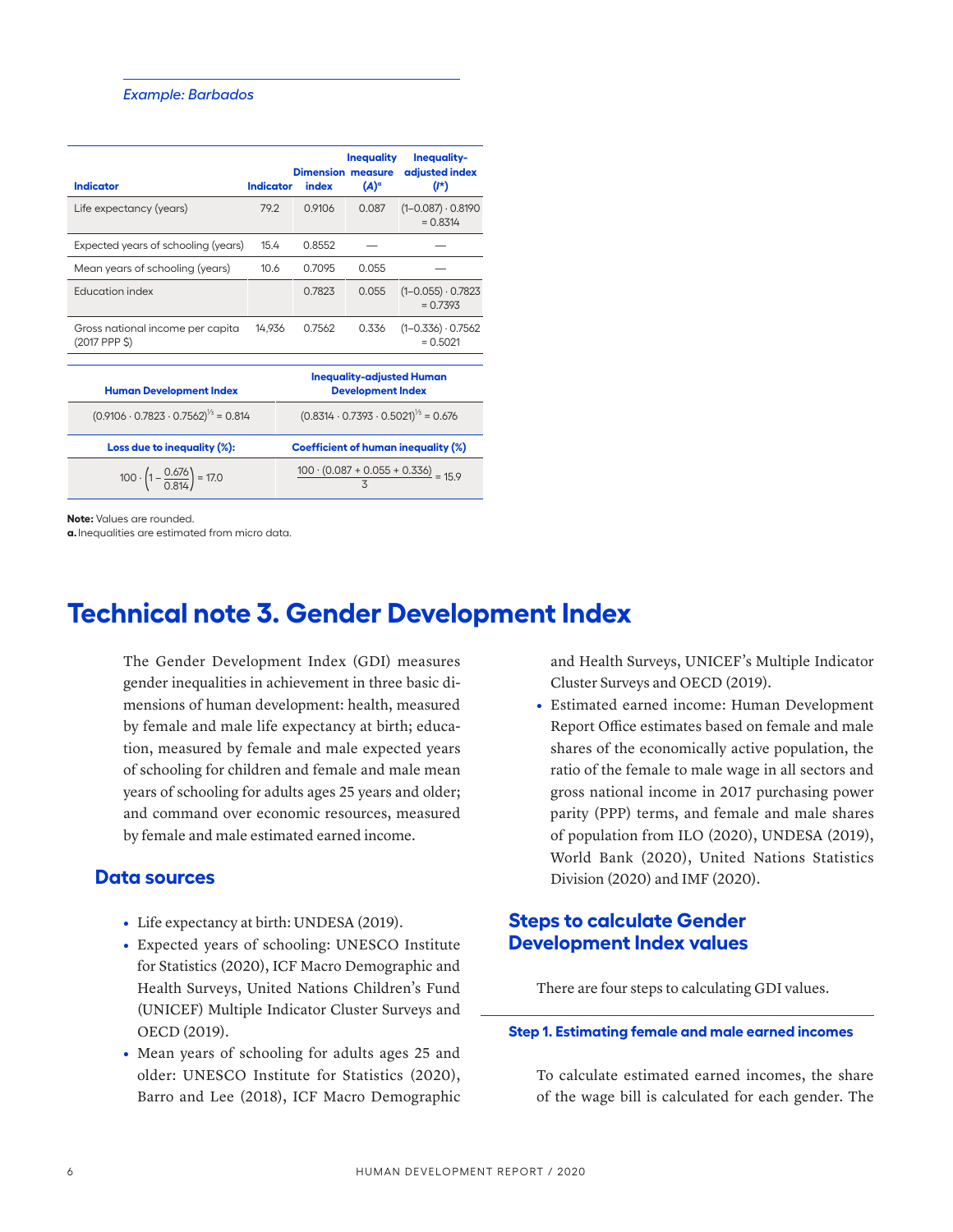female share of the wage bill  $(S_f)$  is calculated as follows:

$$
S_f = \frac{W_f/W_m \cdot EA_f}{W_f/W_m \cdot EA_f + EA_m}
$$

where  $Wf/Wm$  is the ratio of female to male wage,  $EA_f$ is the female share of the economically active population and *EA*<sub>m</sub> is the male share.

The male share of the wage bill is calculated as:

 $S_m = 1 - S_f$ 

Estimated female earned income per capita  $(GNIpc<sub>f</sub>)$  is obtained from GNI per capita  $(GNIpc)$ , first by multiplying it by the female share of the wage bill,  $S_f$ , and then rescaling it by the female share of the population,  $P_f = N_f/N$ :

$$
GNIpc_f = GNIpc \cdot S_f/P_f.
$$

Estimated male earned income per capita is obtained in the same way:

$$
GNIpc_{m} = GNIpc \cdot S_{m}/P_{m}
$$

where  $P_m = 1 - P_f$  is the male share of population.

#### **Step 2. Normalizing the indicators**

To construct the female and male HDI values, first the indicators, which are in different units, are transformed into indices and then dimension indices for each sex are aggregated by taking the geometric mean.

The indicators are transformed into indices on a scale of 0 to 1 using the same goalposts that are used for the HDI, except life expectancy at birth, which is adjusted for the average five-year biological advantage that women have over men.

#### *Goalposts for the Gender Development Index in this Report*

| <b>Indicator</b>                      | <b>Minimum</b> | <b>Maximum</b> |  |
|---------------------------------------|----------------|----------------|--|
| Life expectancy at birth (years)      |                |                |  |
| Female                                | 22.5           | 87.5           |  |
| Male                                  | 17.5           | 82.5           |  |
| Expected years of schooling (years)   | $\bigcap$      | 18             |  |
| Mean years of schooling (years)       | $\Omega$       | 15             |  |
| Estimated earned income (2017 PPP \$) | 100            | 75,000         |  |

**Note:** For the rationale on choice of minimum and maximum values, see *Technical note 1.*

Having defined the minimum and maximum values, the subindices are calculated as follows:

Dimension index =  $\frac{\text{actual value} - \text{minimum value}}{\text{mean}}$ . maximum value – minimum value

For education the dimension index is first obtained for each of the two subcomponents, and then the unweighted arithmetic mean of the two resulting indices is taken.

### **Step 3. Calculating the female and male Human Development Index values**

The female and male HDI values are the geometric means of the three dimensional indices for each gender:

$$
\begin{split} HDI_{f} = (I_{Health_{f}} \cdot I_{Education_{f}} \cdot I_{Income_{f}})^{\gamma_{5}} \\ HDI_{m} = (I_{Health_{m}} \cdot I_{Education_{m}} \cdot I_{Income_{m}})^{\gamma_{5}} \end{split}
$$

## **Step 4. Comparing female and male Human Development Index values**

The GDI is simply the ratio of female HDI value to male HDI value:

$$
GDI = \frac{HDI_f}{HDI_m}.
$$

#### *Example: Mongolia*

| <b>Indicator</b>                               | <b>Female</b><br>value | <b>Male vale</b> |  |
|------------------------------------------------|------------------------|------------------|--|
| Life expectancy at birth (years)               | 74.1                   | 65.8             |  |
| Expected years of schooling (years)            | 14.8                   | 13.7             |  |
| Mean years of schooling (years)                | 10.7                   | 9.7              |  |
| Wage ratio (female/male)                       | O 821                  |                  |  |
| Gross national income per capita (2017 PPP \$) | 10.838.6743            |                  |  |
| Share of economically active population        | 0.542<br>0.458         |                  |  |
| Share of population                            | 0.50702                | 049298           |  |

#### **Female wage bill:**

*S*<sub>f</sub> = (0.821 ⋅ 0.458) / [(0.821 ⋅ 0.458) + 0.542] = 0.4096

### **Estimated female earned income per capita:**

*GNIpc<sub>f</sub>* = 10,838.6743 ⋅ 0.4096 / 0.507 = 8,756.106

#### **Male wage bill:**

 $S_m = 1 - 0.4096 = 0.5904$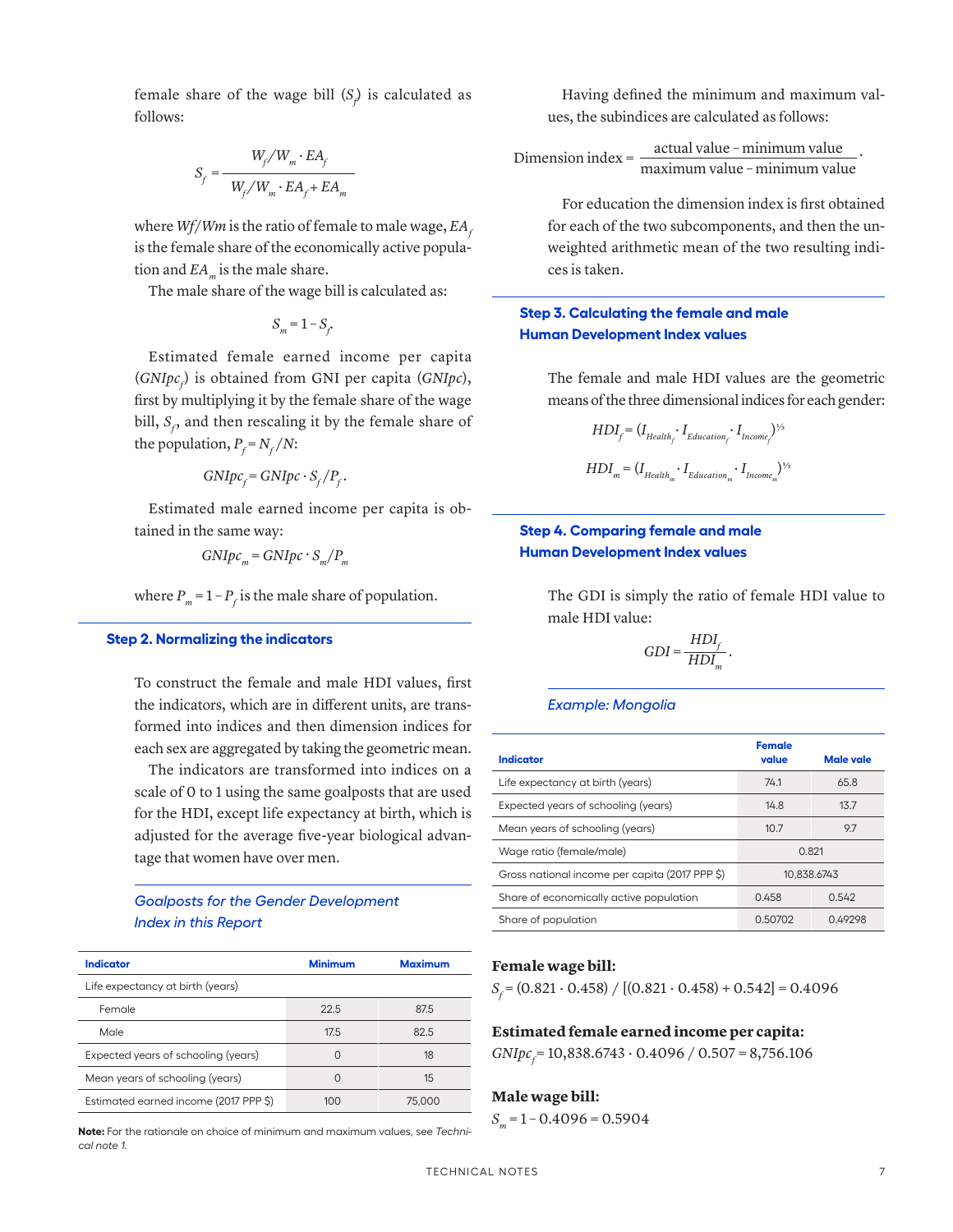# **Estimated male earned income per capita:**

*GNIpc*<sub>m</sub> = 10,838.6743 ⋅ 0.5904 / 0.493 = 12,980.55

**Female health index** =  $(74.1 - 22.5) / (87.5 - 22.5) = 0.7938$ 

**Male health index** =  $(65.8 - 17.5) / (82.5 - 17.5) = 0.7431$ 

**Female education index** =  $[(14.8 / 18) + (10.7 / 15)] / 2 = 0.7678$ 

**Male education index** =  $[(13.7 / 18) + (9.7 / 15)] / 2 = 0.7039$ 

**Estimated female earned income index:**  $[\ln(8,756.106) - \ln(100)] / [\ln(75,000) - \ln(100)] = 0.6756$ 

**Estimated male earned income index:**  $[\ln(12,980.55) - \ln(100)] / [(ln(75,000) - \ln(100))] = 0.7350$ 

**Female HDI** =  $(0.7938 \cdot 0.7678 \cdot 0.6756)^{1/3} = 0.744$ 

**Male HDI** =  $(0.7431 \cdot 0.7039 \cdot 0.7350)^{1/3} = 0.727$ 

**GDI =** 0.744 / 0.727 = 1.023

**Note:** Values are rounded.

## **Gender Development Index groups**

The GDI groups are based on the absolute deviation of GDI from gender parity, 100 ∙ |*GDI* – 1|. Countries with absolute deviation from gender parity of 2.5 percent or less are considered countries with high equality in HDI achievements between women and men and are classified as group 1. Countries with absolute deviation from gender parity of 2.5–5 percent are considered countries with medium-high equality in HDI achievements between women and men and are classified as group 2. Countries with absolute deviation from gender parity of 5–7.5 percent are considered countries with medium equality in HDI achievements between women and men and are classified as group 3. Countries with absolute deviation from gender parity of 7.5–10 percent are considered countries with medium-low equality in HDI achievements between women and men and are classified as group 4. Countries with absolute deviation from gender parity of more than 10 percent are considered countries with low equality in HDI achievements between women and men and are classified as group 5.

# **Technical note 4. Gender Inequality Index**

The Gender Inequality Index (GII) reflects gender-based disadvantage in three dimensions reproductive health, empowerment and the labour market—for as many countries as data of reasonable quality allow. It shows the loss in potential human development due to inequality between female and male achievements in these dimensions. It ranges from 0, where women and men fare equally, to 1, where one gender fares as poorly as possible in all measured dimensions.

GII values are computed using the association-sensitive inequality measure suggested by Seth (2009), which implies that the index is based on the general mean of general means of different orders—the first aggregation is by a geometric mean across dimensions; these means, calculated separately for women and men, are then aggregated using a harmonic mean across genders.

### **Data sources**

- **•** Maternal mortality ratio (*MMR*): WHO, UNICEF, UNFPA, World Bank Group and United Nations Population Division (2019).
- **•** Adolescent birth rate (*ABR*): UNDESA (2019).
- **•** Share of parliamentary seats held by each sex (*PR*): IPU (2020).
- **•** Population with at least some secondary education (*SE*): UNESCO Institute for Statistics (2020) and Barro and Lee (2018).
- **•** Labour force participation rate (*LFPR*): ILO (2020).

# **Steps to calculate Gender Inequality Index values**

There are five steps to calculating GII values.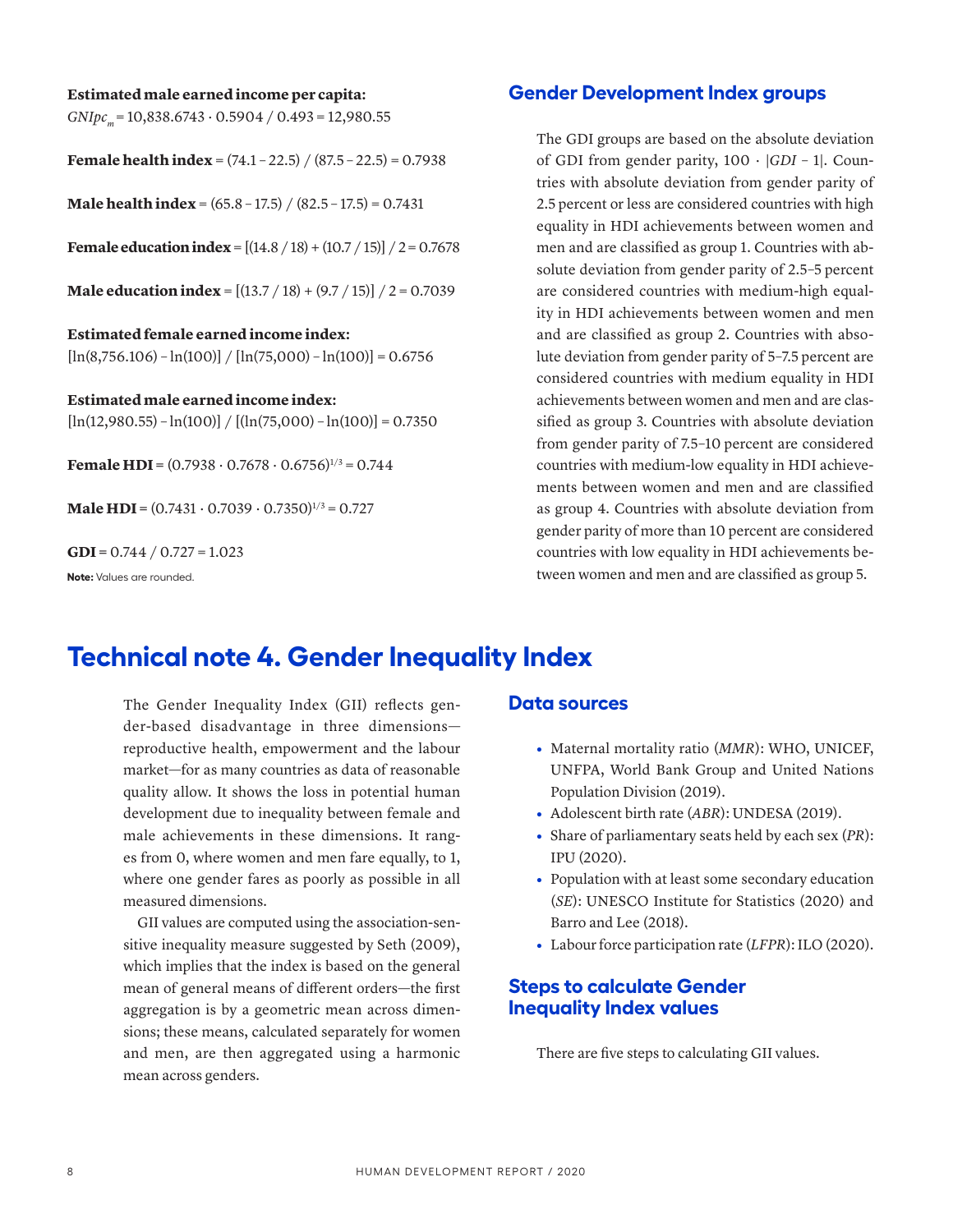#### **Step 1. Treating zeros and extreme values**

Because a geometric mean cannot be computed from zero values, a minimum value of 0.1 percent is set for all component indicators. Further, as higher maternal mortality suggests poorer maternal health, for the maternal mortality ratio the maximum value is truncated at 1,000 deaths per 100,000 births and the minimum value at 10. The rationale is that countries where maternal mortality ratios exceed 1,000 do not differ in their inability to create conditions and support for maternal health and that countries with 10 or fewer deaths per 100,000 births are performing at essentially the same level and that small differences are random. Sensitivity analysis of the GII is given in Gaye and others (2010).

## **Step 2. Aggregating across dimensions within each gender group, using geometric means**

Aggregating across dimensions for each gender group by the geometric mean makes the GII association sensitive (see Seth 2009).

For women and girls the aggregation formula is:

$$
G_F = \sqrt[3]{\left(\frac{10}{MMR} \cdot \frac{1}{ABR}\right)^{\frac{1}{2}} \cdot (PR_F \cdot SE_F)^{\frac{1}{2}} \cdot LFPR_F}, \qquad (1)
$$

and for men and boys the formula is

$$
G_M = \sqrt[3]{1 \cdot (PR_M \cdot SE_M)^{1/2} \cdot LFPR_M}.
$$

The rescaling by 0.1 of the maternal mortality ratio in equation 1 is needed to account for the truncation of the maternal mortality ratio at 10.

## **Step 3. Aggregating across gender groups, using a harmonic mean**

The female and male indices are aggregated by the harmonic mean to create the equally distributed gender index

$$
HARM(GF, GM) = \left[\frac{(GF)^{-1} + (GM)^{-1}}{2}\right]^{-1}.
$$

Using the harmonic mean of within-group geometric means captures the inequality between women and men and adjusts for association between dimensions—that is, it accounts for the overlapping inequalities in dimensions.

## **Step 4. Calculating the geometric mean of the arithmetic means for each indicator**

The reference standard for computing inequality is obtained by aggregating female and male indices using equal weights (thus treating the genders equally) and then aggregating the indices across dimensions:

$$
G_{F,M} = \sqrt[3]{Health \cdot Empowerment \cdot \overline{LFPR}}
$$
  
where  $\overline{Health} = \left(\sqrt{\frac{10}{MMR} \cdot \frac{1}{ABR}} + 1\right)/2$ ,  

$$
\overline{Empowerment} = \left(\sqrt{PR_F \cdot SE_F} + \sqrt{PR_M \cdot SE_M}\right)/2
$$
 and
$$
\overline{LFPR} = \frac{LFPR_F + LFPR_M}{2}.
$$

*Health* should not be interpreted as an average of corresponding female and male indices but rather as half the distance from the norms established for the reproductive health indicators—fewer maternal deaths and fewer adolescent pregnancies.

#### **Step 5. Comparing indices**

Comparing the equally distributed gender index to the reference standard yields the GII,

$$
1-\frac{HARM\ (G_{_{F}},\ G_{_{M}})}{G_{\bar{F},\,\overline{M}}}.
$$

#### *Example: Kenya*

|                         | <b>Health</b>                                                                   |                                                                                 | <b>Empowerment</b>                                                                      | Labour<br>market                                                               |                                                     |  |
|-------------------------|---------------------------------------------------------------------------------|---------------------------------------------------------------------------------|-----------------------------------------------------------------------------------------|--------------------------------------------------------------------------------|-----------------------------------------------------|--|
|                         | <b>Maternal</b><br>mortality<br>ratio<br>(deaths per<br>100,000<br>live births) | <b>Adolescent</b><br>birth rate<br>(births<br>per 1,000<br>women<br>ages 15-19) | <b>Share of</b><br>seats in<br>parliament<br>(% held by<br>women)                       | <b>Population</b><br>with at<br>least some<br>secondary<br>education<br>$(\%)$ | <b>Labour force</b><br>participation<br>rate $(\%)$ |  |
| Female                  | 342                                                                             | 75.1                                                                            | 23.3                                                                                    | 29.8                                                                           | 72.1                                                |  |
| Male                    | na                                                                              | na                                                                              | 76.7                                                                                    | 37.3                                                                           | 77.3                                                |  |
| F + M<br>$\overline{2}$ | $= 0.5099$<br>$\mathcal{P}$                                                     |                                                                                 | $\sqrt{0.233 \cdot 0.298}$ + $\sqrt{0.767 \cdot 0.373}$<br>$\overline{2}$<br>$= 0.3992$ |                                                                                | $0.721 + 0.773$<br>2<br>$= 0.747$                   |  |

na is not applicable.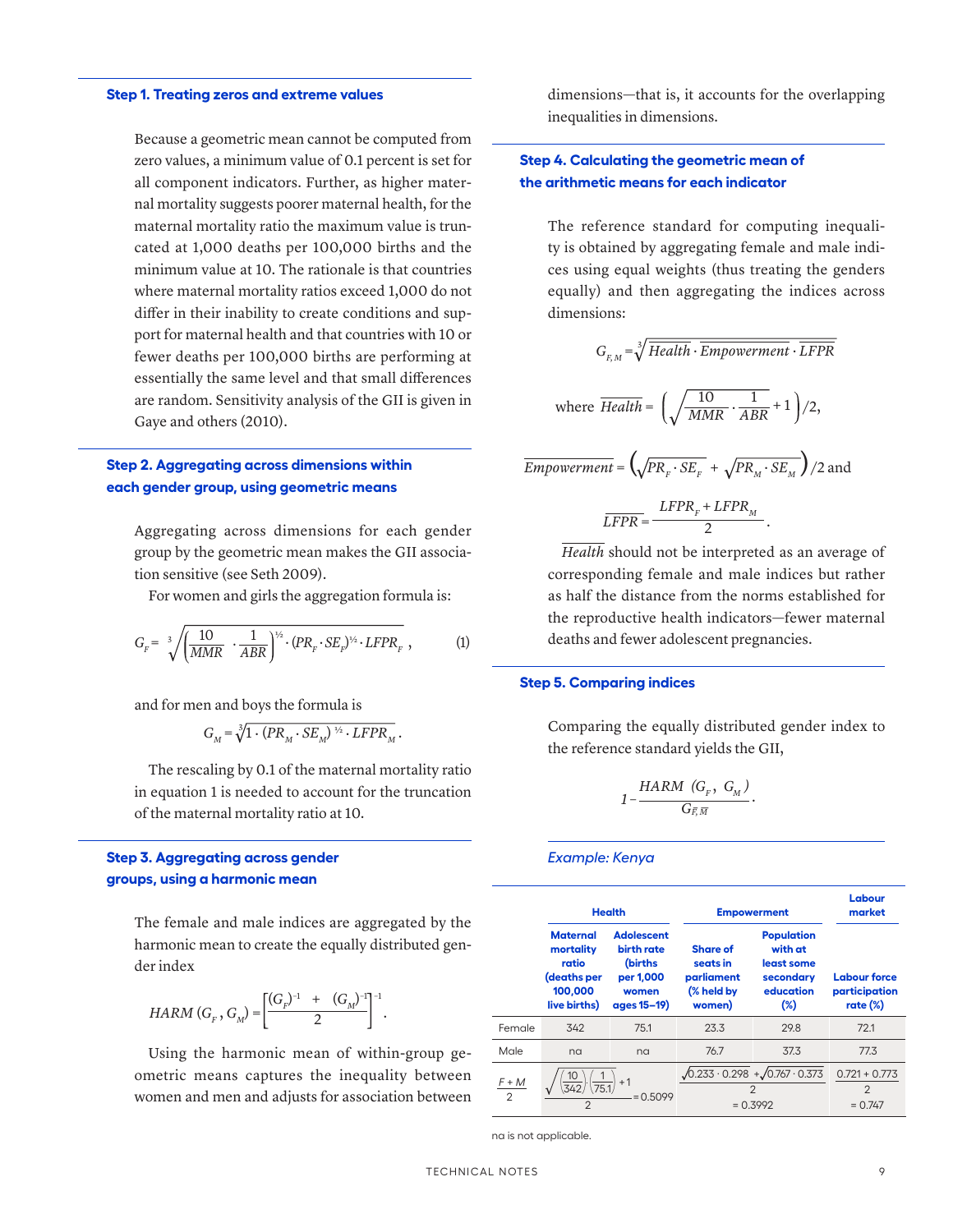Using the above formulas, it is straightforward to obtain:

 $G_F: \sqrt[3]{\frac{10}{342}}$ 1  $\cdot \frac{1}{75.1} \cdot \sqrt{0.233 \cdot 0.298} \cdot 0.721 = 0.1553$  $G_M: \sqrt[3]{1} \cdot \sqrt{0.767 \cdot 0.373} \cdot 0.773 = 0.7450$  $HARM(G_{F_{1}}G_{M})$ : $\left\lceil \frac{1}{2}\right\rceil \frac{1}{0.15}$ 0.1553 1 2  $+\frac{1}{0.7450}\bigg]^{-1} = 0.2570$  $G_{F, m}$ :  $\sqrt[3]{0.5099 \cdot 0.3992 \cdot 0.747}$  = 0.5337 GII:  $1 - (0.2570/0.5337) = 0.518$ .

# **Technical note 5. Multidimensional Poverty Index**

The global Multidimensional Poverty Index (MPI) identifies multiple deprivations at the household level in health, education and standard of living. It uses micro data from household surveys, and—unlike the Inequality-adjusted Human Development Index all the indicators needed to construct the measure must come from the same survey. More details about the general methodology can be found in Alkire and Jahan (2018). Programmes (Stata do-files) for computing the MPI and its components for a large selection of countries with appropriate data are available at [http://hdr.undp.org/en/content/mpi-statistical](http://hdr.undp.org/en/content/mpi-statistical-programmes)[programmes](http://hdr.undp.org/en/content/mpi-statistical-programmes). This year the Human Development Rel port Office is releasing for the first time programmes for computing the MPI in R format for a selection of countries; it plans to increase the programmes in R in the future.

#### **Data sources**

- **•** ICF Macro Demographic and Health Surveys.
- **•** United Nations Children's Fund Multiple Indicator Cluster Surveys.
- **•** For several countries, national household surveys with the same or similar content and questionnaires: Botswana, 2015–2016 Multi-Topic Household Survey; Brazil, 2015 Pesquisa Nacional por Amostra de Domicílios; China, 2014 China Family Panel Studies; Cuba, 2017 Encuesta Nacional

de Ocupacion; Ecuador, 2013–2014 Encuesta de Condiciones de Vida; Jamaica, 2014 Jamaica Survey of Living Conditions; Libya, 2014 Pan Arab Population and Family Health Survey; Mexico, 2016 Encuesta Nacional de Salud y Nutricion; Morocco, 2011 Pan Arab Population and Family Health Survey; Peru, 2018 Encuesta Demográfica y de Salud Familiar; Seychelles, 2019 Quarterly Labor Force Survey; Sri Lanka, 2016 Demographic and Health Survey; and Syrian Arab Republic, 2009 Pan Arab Population and Family Health Survey.

## **Methodology**

The 2020 global MPI has the same functional form and indicators as in 2018. It continues to use 10 indicators in three dimensions—health, education and standard of living—following the same dimensions and weights as the Human Development Index.

Each person is assigned a deprivation score according to his or her household's deprivations in each of the 10 indicators. The maximum deprivation score is 100 percent, with each dimension equally weighted; thus, the maximum deprivation score in each dimension is 33.3 percent or, more accurately, 1/3. The health and education dimensions have two indicators each, so each indicator is weighted as 1/6. The standard of living dimension has six indicators, so each indicator is weighted as 1/18.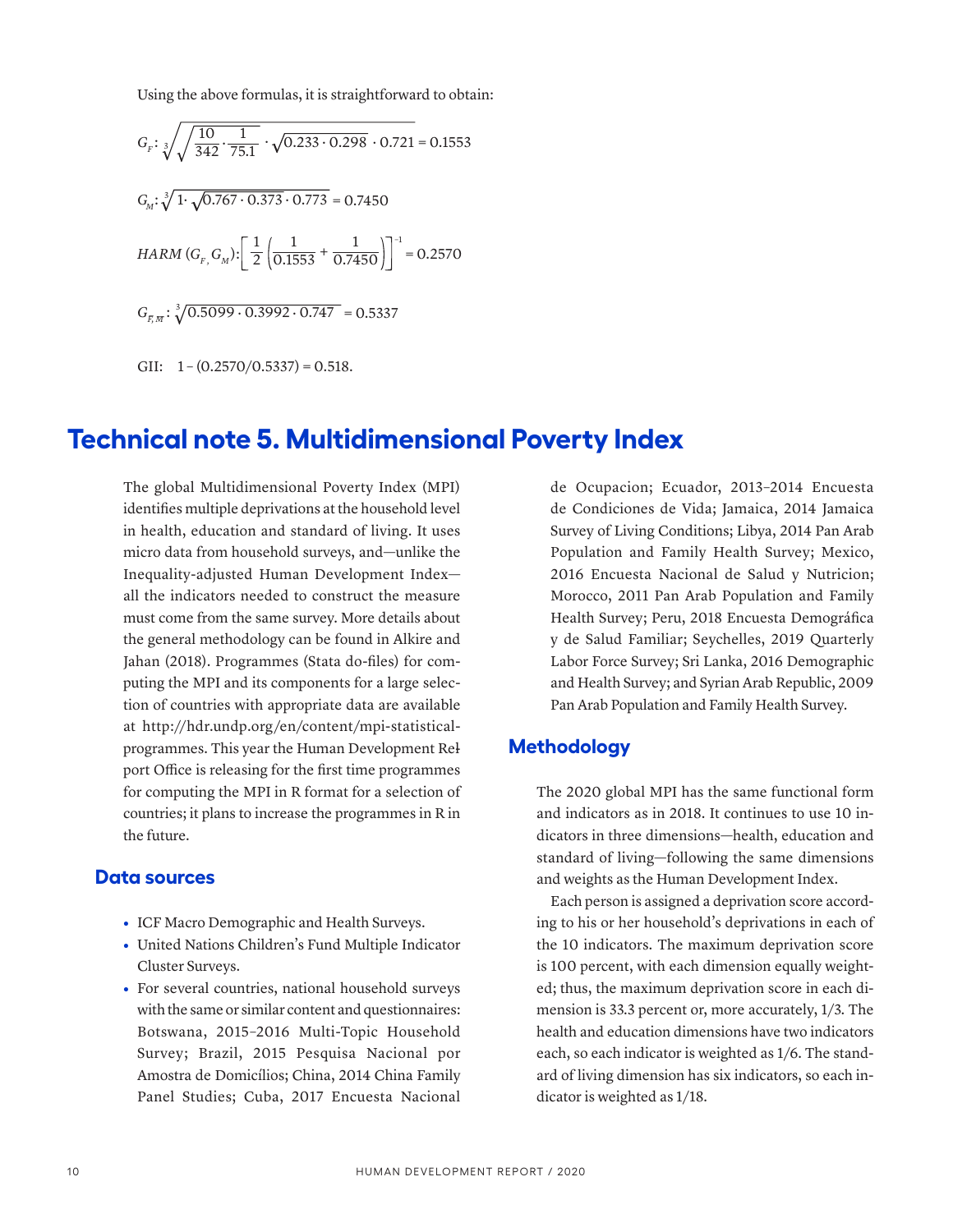To identify multidimensionally poor people, the deprivation scores for each indicator are summed to obtain the household deprivation score. A cutoff of 1/3 is used to distinguish between poor and nonpoor people. If the deprivation score is 1/3 or higher, that household (and everyone in it) is considered multidimensionally poor. People with a deprivation score of 1/5 or higher but less than 1/3 are considered to be vulnerable to multidimensional poverty. People with a deprivation score of 1/2 or higher are considered to be in severe multidimensional poverty.

The headcount ratio, *H*, is the proportion of multidimensionally poor people in the population:

$$
H = \frac{q}{n}
$$

where  $q$  is the number of people who are multidimensionally poor and *n* is the total population.

The intensity of poverty, *A*, reflects the average proportion of the weighted component indicators in which multidimensionally poor people are deprived. For multidimensionally poor people only (those with a deprivation score *s* greater than or equal to 33.3 percent), the deprivation scores are summed and divided by the total number of multidimensionally poor people:

$$
A = \frac{\sum_{i}^{q} s_{i}}{q}
$$

where  $s_i$  is the deprivation score that the *i*th multidimensionally poor person experiences.

| <b>Dimension</b> | <b>Indicator</b>      | Deprived if                                                                                                                                                                                                                                                                                                                                                                                                                                                                                                                                                                                                                                                                                                                                                                                                                                                                                                                                                                                                                                                                                                                                                                                                                        | Weight |
|------------------|-----------------------|------------------------------------------------------------------------------------------------------------------------------------------------------------------------------------------------------------------------------------------------------------------------------------------------------------------------------------------------------------------------------------------------------------------------------------------------------------------------------------------------------------------------------------------------------------------------------------------------------------------------------------------------------------------------------------------------------------------------------------------------------------------------------------------------------------------------------------------------------------------------------------------------------------------------------------------------------------------------------------------------------------------------------------------------------------------------------------------------------------------------------------------------------------------------------------------------------------------------------------|--------|
| Health           | Nutrition             | Any adult under age 70 years or any child for whom nutritional information is available is undernourished. Adults<br>ages 19–70 years (229–840 months) are considered undernourished if their body mass index (BMI) is below 18.5 kg/m <sup>2</sup> .<br>Individuals ages 5-19 years (61-228 months) are considered undernourished if their age-specific BMI values are below<br>minus two standard deviations from the median of the reference population (https://www.who.int/growthref/en/). In<br>the majority of countries, BMI-for-age covered individuals ages 15-19 years, as anthropometric data were available<br>only for this age group; if other data were available, BMI-for-age was applied for all individuals ages 5-19 years.<br>Children under age 5 years (under 60 months) are considered undernourished if their z-score for either height-for-age<br>(stunting) or weight-for-age (underweight) is below minus two standard deviations from the median of the reference<br>population (https://www.who.int/childgrowth/software/en/). Nutritional information is not provided for households<br>without members eligible for measurement; these households are assumed to be nondeprived in this indicator. | 1/6    |
|                  | Child mortality       | Any child under age 18 has died in the five years preceding the survey. When a survey lacks information about the<br>date of child deaths, deaths that occurred at any time are taken into account.a                                                                                                                                                                                                                                                                                                                                                                                                                                                                                                                                                                                                                                                                                                                                                                                                                                                                                                                                                                                                                               | 1/6    |
| Education        | Years of<br>schooling | No household member of "school entrance age + six years" or older has completed six years of schooling.b                                                                                                                                                                                                                                                                                                                                                                                                                                                                                                                                                                                                                                                                                                                                                                                                                                                                                                                                                                                                                                                                                                                           | 1/6    |
|                  | School<br>attendance  | Any school-age childc is not attending school up to the age at which he or she would complete class 8.                                                                                                                                                                                                                                                                                                                                                                                                                                                                                                                                                                                                                                                                                                                                                                                                                                                                                                                                                                                                                                                                                                                             | 1/6    |
| Standard of      | Electricity           | The household has no electricity.d                                                                                                                                                                                                                                                                                                                                                                                                                                                                                                                                                                                                                                                                                                                                                                                                                                                                                                                                                                                                                                                                                                                                                                                                 | 1/18   |
| living           | Sanitation            | The household does not have access to improved sanitation (according to Sustainable Development Goal guidelines),<br>or it is improved but shared with other households. A household is considered to have access to improved sanitation<br>if it has some type of flush toilet or latrine or ventilated improved pit or composting toilet that is not shared. When a<br>survey uses a different definition of adequate sanitation, the survey report is followed.                                                                                                                                                                                                                                                                                                                                                                                                                                                                                                                                                                                                                                                                                                                                                                 | 1/18   |
|                  | Drinking water        | The household does not have access to an improved source of drinking water (according to Sustainable Development<br>Goal guidelines), or an improved source of drinking water is at least a 30-minute walk from home, roundtrip. A<br>household is considered to have access to an improved source of drinking water if the source is piped water, a public<br>tap, a borehole or pump, a protected well, a protected spring or rainwater. When a survey uses a different definition<br>of improved source of drinking water, the survey report is followed.                                                                                                                                                                                                                                                                                                                                                                                                                                                                                                                                                                                                                                                                       | 1/18   |
|                  | Housing               | At least one of the household's three dwelling elements—floor, walls or roof—is made of inadequate materials—that<br>is, the floor is made of natural materials and/or the walls and/or the roof are made of natural or rudimentary materials.<br>The floor is made of natural materials such as mud, clay, earth, sand or dung; the dwelling has no roof or walls; the<br>roof or walls are constructed using natural materials such as cane, palm, trunks, sod, mud, dirt, grass, reeds, thatch,<br>bamboo or sticks or rudimentary materials such as carton, plastic or polythene sheeting, bamboo or stone with mud,<br>loosely packed stones, uncovered adobe, raw or reused wood, plywood, cardboard, unburnt brick, or canvas or tent.                                                                                                                                                                                                                                                                                                                                                                                                                                                                                      | 1/18   |
|                  | Cooking fuel          | The household cooks with dung, wood, charcoal or coal.                                                                                                                                                                                                                                                                                                                                                                                                                                                                                                                                                                                                                                                                                                                                                                                                                                                                                                                                                                                                                                                                                                                                                                             | 1/18   |
|                  | Assets                | The household does not own a car or truck and does not own more than one of the following assets: radio, television,<br>telephone, computer, animal cart, bicycle, motorbike or refrigerator.e                                                                                                                                                                                                                                                                                                                                                                                                                                                                                                                                                                                                                                                                                                                                                                                                                                                                                                                                                                                                                                     | 1/18   |

**a.** Information about child deaths is typically reported by women ages 15–49. When information from an eligible woman was not available, information from a man was used when the man reported no death in the household, and information was coded as missing when the man reported a death (because the date of the death was unknown).

**b.** The cutoff was previously age 10, but this did not account for the fact that children do not normally complete six years of schooling by age 10. If a child starts school at age 6 and has completed six years of schooling by age 10, this is counted as an achievement. If not, this is not counted as a deprivation. This adjustment, which is conceptually better but minimally affects empirical estimates, applies only to countries with an updated survey in 2020.

**c.** Official school entrance age is from UIS.Stat [\(http://data.uis.unesco.org](http://data.uis.unesco.org)).

**d.** For the few countries that do not collect data on electricity because of 100 percent coverage, all households in the country as identified as nondeprived in electricity. **e.** Televisions include smart televisions and black and white televisions, telephones include cell phones, computers include tablets and laptops, and refrigerators include freezers.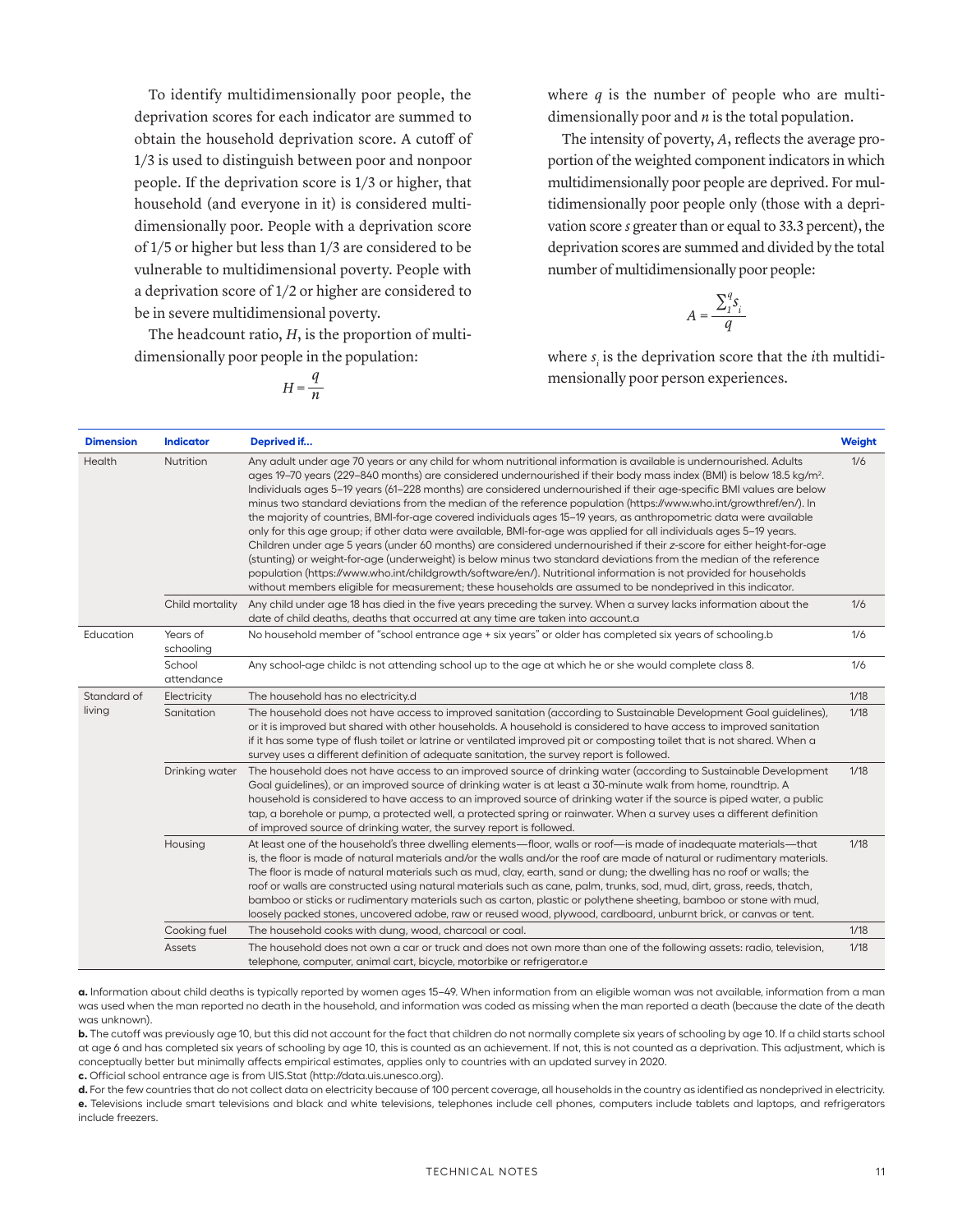The deprivation score  $s_i$  of the *i*th multidimensionally poor person can be expressed as the sum of the weights associated with each indicator  $j$  ( $j = 1, 2, ..., 10$ ) in which person  $i$  is deprived,  $s_i = c_{i1} + c_{i2} + ... + c_{i10}$ .

The MPI value is the product of two measures: the multidimensional poverty headcount ratio and the intensity of poverty:

$$
MPI = H \cdot A
$$

The contribution of dimension *d* to multidimensional poverty can be expressed as

$$
Contrib_{d} = \frac{\sum_{j \in d} \sum_{i}^{q} c_{ij}}{n} / MPI
$$

where *d* is health, education or standard of living.

The MPI can also be expressed as the weighted sum of the censored headcount rates  $h_j$  of each indicator *j*. The censored headcount rate of indicator *j* refers to the proportion of people who are multidimensionally poor and deprived in this indicator.

$$
MPI = \sum_{j=1}^{10} c_j \cdot h_j
$$

where  $c_j$  is the weight associated with indicator  $j$  (either 1/6 or 1/18), and the weights sum to 1.

The variance of deprivation scores of multidimensionally poor people is used to measure inequality among those people:

$$
V = \sum_{1}^{q} (s_i - A)^2 / (q - 1)
$$

All parameters defined above are estimated using survey data and sampling weights according to the rules of the sampling theory (Lohr 2010).

Weighted deprivations:

- Household 1:  $(1.16.67) + (1.5.56) = 22.2$  percent.
- **•** Household 2: 72.2 percent.
- **•** Household 3: 38.9 percent.
- **•** Household 4: 50.0 percent.

Based on this hypothetical population of four households:

#### **Headcount ratio** (*H*) =

$$
\left(\frac{0+7+5+4}{4+7+5+4}\right) = 0.80
$$

(80 percent of people are multidimensionally poor).

#### **Intensity of poverty**  $(A)$  =

$$
\frac{(72.2 \cdot 7) + (38.9 \cdot 5) + (50.0 \cdot 4)}{(7 + 5 + 4)} = 56.3 \text{ percent}
$$

(the average multidimensionally poor person is deprived in 56.3 percent of the weighted indicators).

 $MPI = H \cdot A = 0.8 \cdot 0.563 = 0.450.$ 

#### **Contribution of deprivations in:** Health:

$$
contrib_{1} = \frac{16.67 \cdot 5 + 16.67 \cdot (7 + 4)}{4 + 7 + 5 + 4} / 0.450 = 29.6\%
$$

Education:

$$
contrib_{2} = \frac{16.67 \cdot (7+4) + 16.67 \cdot 7}{4+7+5+4} / 0.450 = 33.3\%
$$

#### *Example using hypothetical data*

|                                                                                                                                                                                                       | <b>Indicator</b>                |          |                         | <b>Household</b> |          |
|-------------------------------------------------------------------------------------------------------------------------------------------------------------------------------------------------------|---------------------------------|----------|-------------------------|------------------|----------|
| <b>Indicator</b>                                                                                                                                                                                      | weight                          | 1        | 2                       | 3                | 4        |
| Household size                                                                                                                                                                                        |                                 | 4        | 7                       | 5                | 4        |
| Health                                                                                                                                                                                                |                                 |          |                         |                  |          |
| At least one member is<br>undernourished                                                                                                                                                              | $(\frac{1}{5}) \div 2 = 16.7\%$ | $\Omega$ | $\Omega$                | 1                | $\Omega$ |
| One or more children have died                                                                                                                                                                        | $(\frac{1}{5}) \div 2 = 16.7\%$ | 1        | 1                       | 0                | 1        |
| Education                                                                                                                                                                                             |                                 |          |                         |                  |          |
| No one has completed six years of<br>schooling                                                                                                                                                        | $(\frac{1}{5}) \div 2 = 16.7\%$ | $\Omega$ | 1                       | $\Omega$         | 1        |
| At least one school-age child not<br>enrolled in school                                                                                                                                               | $(\frac{1}{5}) \div 2 = 16.7\%$ | 0        | 1                       | 0                | 0        |
| Standard of living                                                                                                                                                                                    |                                 |          |                         |                  |          |
| No electricity                                                                                                                                                                                        | $(\frac{1}{5}) \div 6 = 5.6\%$  | 0        | 1                       | $\mathbf{1}$     | 1        |
| No access to improved sanitation                                                                                                                                                                      | $(\frac{1}{5}) \div 6 = 5.6\%$  | 0        | 0                       | 1                | 0        |
| No access to an improved source of<br>drinking water                                                                                                                                                  | $(\frac{1}{5}) \div 6 = 5.6\%$  | $\Omega$ | 1                       | 1                | $\Omega$ |
| House built with inadequate materials                                                                                                                                                                 | $(\frac{1}{5}) \div 6 = 5.6\%$  | 0        | 0                       | 0                | 0        |
| Household cooks with dung, wood,<br>charcoal or coal                                                                                                                                                  | $(\frac{1}{5}) \div 6 = 5.6\%$  | 1        | 1                       | 1                | 1        |
| Household does not own a car or<br>truck and does not own more than<br>one of the following assets: radio,<br>television, telephone, computer,<br>animal cart, bicycle, motorbike or<br>refrigerator. | $(\frac{1}{5}) \div 6 = 5.6\%$  | 0        | 1                       | 0                | 1        |
| Results                                                                                                                                                                                               |                                 |          |                         |                  |          |
| Individual deprivation score, c (sum<br>of each deprivation multiplied by its<br>weight) for each household member                                                                                    |                                 |          | 22.2% 72.2% 38.9% 50.0% |                  |          |
| Is the household multidimensionally<br>poor (c ≥ 1/3)?                                                                                                                                                |                                 | No       | Yes                     | Yes              | Yes      |

**Note:** 1 indicates deprivation in the indicator; 0 indicates nondeprivation.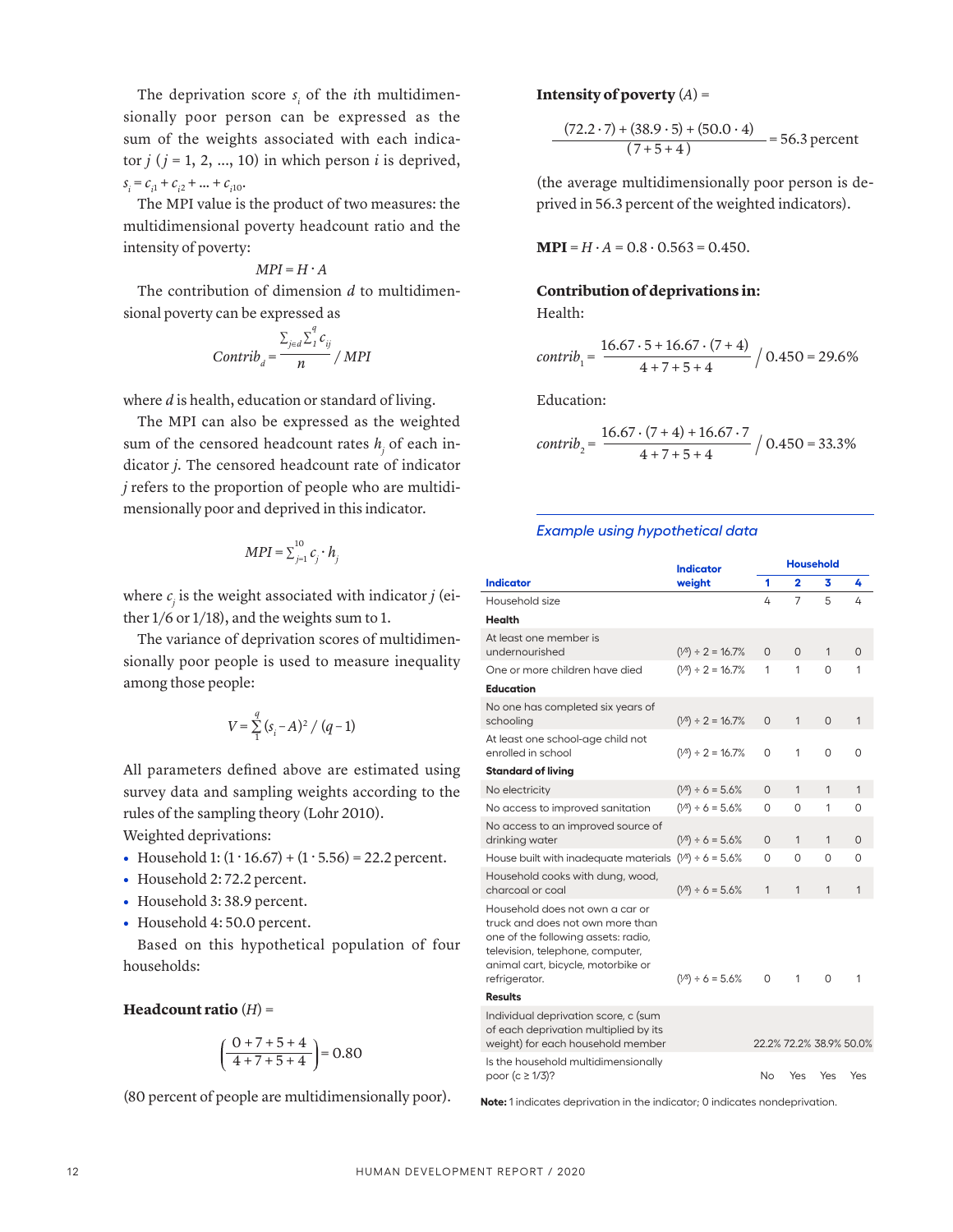Standard of living:

#### *Censored headcount rates for each indicator*

*contrib<sub>3</sub>* = 
$$
\frac{5.56 \cdot (7 \cdot 4 + 5 \cdot 4 + 4 \cdot 3)}{4 + 7 + 5 + 4}
$$
 / 0.450 = 37.1%.

Calculating the contribution of each dimension to multidimensional poverty provides information that can be useful for revealing a country's deprivation structure and can help with policy targeting.

## **Variance of deprivation scores among the poor**  $(V) =$

 $(0.722 - 0.563)^{2} \cdot 7 + (0.389 - 0.563)^{2} \cdot 5 + (0.500 - 0.563)^{2} \cdot 4$  $16 - 1$ 

 $= 0.023$ 

|                       | People who are<br>multidimensionally<br>poor and deprived<br>in each indicator | <b>Proportion of</b><br>people who are<br>multidimensionally<br>poor and deprived<br>in each indicator | <b>Proportion of</b><br>people who are<br>multidimensionally<br>poor and deprived<br>in each indicator<br>multiplied by the<br>indicator weight |
|-----------------------|--------------------------------------------------------------------------------|--------------------------------------------------------------------------------------------------------|-------------------------------------------------------------------------------------------------------------------------------------------------|
| Nutrition             | 5                                                                              | 0.250                                                                                                  | 0.042                                                                                                                                           |
| Child<br>mortality    | 11                                                                             | 0.550                                                                                                  | 0.092                                                                                                                                           |
| Years of<br>schooling | 11                                                                             | 0.550                                                                                                  | 0.092                                                                                                                                           |
| School<br>attendance  | 7                                                                              | 0.350                                                                                                  | 0.058                                                                                                                                           |
| Electricity           | 16                                                                             | 0.800                                                                                                  | 0.044                                                                                                                                           |
| Sanitation            | 5                                                                              | 0.250                                                                                                  | 0.014                                                                                                                                           |
| Drinking<br>water     | 12                                                                             | 0.600                                                                                                  | 0.033                                                                                                                                           |
| Housing               | $\Omega$                                                                       | 0.000                                                                                                  | 0.000                                                                                                                                           |
| Cooking fuel          | 16                                                                             | 0.800                                                                                                  | 0.044                                                                                                                                           |
| Assets                | 11                                                                             | 0.550                                                                                                  | 0.031                                                                                                                                           |
| Sum                   |                                                                                |                                                                                                        | 0.450                                                                                                                                           |
|                       |                                                                                |                                                                                                        |                                                                                                                                                 |

# **Technical note 6. Human development dashboards 1–5**

This Report includes colour-coded dashboards on five topics: quality of human development, life-course gender gap, women's empowerment, environmental sustainability and socioeconomic sustainability.

The dashboards allow partial grouping of countries by an indicator—rather than complete grouping by a composite measure, such as the Human Development Index (HDI)—that combines multiple indicators after making them commensurable. A complete grouping depends on how component indicators are combined, but a partial grouping does not require assumptions about normalization, weighting or the functional form of the composite index. A partial grouping may depend on the predefined values used as thresholds for grouping, such as what is considered good performance or a target to be achieved.

For each indicator in the dashboards, countries are divided into three groups of approximately equal size (terciles): the top third, the middle third and the bottom third. The intention is not to suggest the thresholds or target values for the indicators but to allow a crude assessment of a country's performance relative to others. A country that is in the top third performs better than at least two-thirds of countries, a country that is in the middle third performs better than at least one-third of countries but worse than at least one-third and a country that is in the bottom third performs worse than at least two-thirds of countries. For indicators expressed as female to male ratio, countries with a value near 1 are classified as top performers, and deviation from parity are treated equally regardless of which gender is overachieving.

Three-colour coding is used to visualize the partial grouping of countries by indicator—a simple tool to help users immediately discern a country's performance. The colour-coding scale graduates from darkest for the top third to medium for the middle third to lightest for the bottom third.

Aggregates for human development categories, regions, least developed countries, small island developing states, Organisation for Economic Co-operation and Development countries and the world are coloured based on which grouping their values fall into for each indicator.

# **Dashboard 1. Quality of human development**

Dashboard 1 contains 14 indicators associated with the quality of health, education and standard of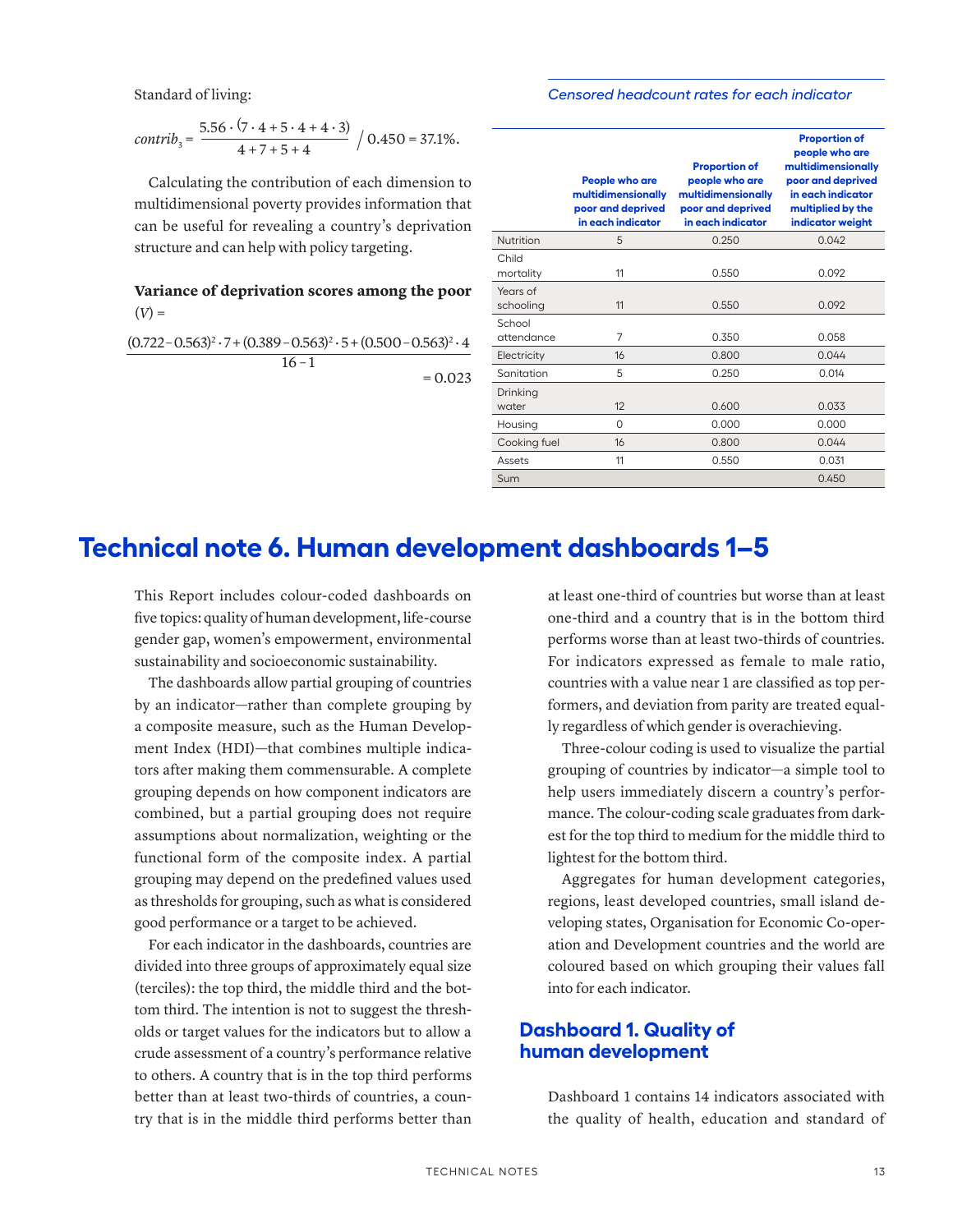living. The three indicators on quality of health are lost health expectancy, number of physicians and number of hospital beds. The seven indicators on quality of education are pupil–teacher ratio in primary schools; primary school teachers trained to teach; proportion of primary schools with access to the Internet; proportion of secondary schools with access to the Internet; and Programme for International Student Assessment (PISA) scores in reading, mathematics and science. The four indicators on quality of standard of living are proportion of employment that is in vulnerable employment, proportion of rural population with access to electricity, proportion of population using safely managed drinking-water services and proportion of population using safely managed sanitation services.

Aggregates are not presented for proportion of schools with access to the Internet or for PISA scores.

The following table shows the ranges of values that define each tercile group and the number of countries in each tercile group for each indicator in dashboard 1.

|                                                                             |              | <b>Top group</b>              | <b>Middle group</b> |                               |             | <b>Bottom group</b>           | <b>Number of</b>                    |  |
|-----------------------------------------------------------------------------|--------------|-------------------------------|---------------------|-------------------------------|-------------|-------------------------------|-------------------------------------|--|
| <b>Indicator</b>                                                            | Range        | <b>Number of</b><br>countries | Range               | <b>Number of</b><br>countries | Range       | <b>Number of</b><br>countries | countries<br>with missing<br>values |  |
| Lost health expectancy (%)                                                  | < 12.6       | 75                            | $12.6 - 13.4$       | 62                            | $\geq 13.4$ | 56                            | $\overline{2}$                      |  |
| Physicians (per 100,000 people)                                             | $\geq$ 24.45 | 65                            | $6.45 - 24.45$      | 62                            | 56.45       | 63                            | 5                                   |  |
| Hospital beds (per 100,000 people)                                          | $\geq 31.5$  | 57                            | $13.5 - 31.5$       | 60                            | < 13.5      | 50                            | 28                                  |  |
| Pupil-teacher ratio, primary school (pupils per teacher)                    | < 15.5       | 61                            | $15.5 - 24.5$       | 55                            | $\geq$ 24.5 | 69                            | 10 <sup>°</sup>                     |  |
| Primary school teachers trained to teach (%)                                | $\geq$ 96.5  | 48                            | $79.5 - 96.5$       | 37                            | <79.5       | 38                            | 72                                  |  |
| Primary schools with access to the Internet (%)                             | 299          | 34                            | $41 - 99$           | 26                            | <41         | 30                            | 105                                 |  |
| Secondary schools with access to the Internet (%)                           | 299          | 33                            | $71 - 99$           | 28                            | <71         | 30                            | 104                                 |  |
| Programme for International Student Assessment<br>(PISA) score, reading     | ≥484         | 25                            | 422-484             | 24                            | <422        | 25                            | 121                                 |  |
| Programme for International Student Assessment<br>(PISA) score, mathematics | ≥493         | 25                            | 430-493             | 24                            | <430        | 26                            | 120                                 |  |
| Programme for International Student Assessment<br>(PISA) score, science     | ≥490         | 25                            | 427-490             | 25                            | <427        | 25                            | 120                                 |  |
| Vulnerable employment (% of total employment)                               | < 20.5       | 64                            | 20.5-48.95          | 56                            | >48.95      | 60                            | 15                                  |  |
| Rural population with access to electricity (%)                             | 299.95       | 110                           | 90.5-99.95          | 20                            | < 90.5      | 65                            | $\circ$                             |  |
| Population using safely managed drinking-water<br>services (%)              | ≥96.5        | 34                            | $73.5 - 96.5$       | 31                            | <73.5       | 32                            | 98                                  |  |
| Population using safely managed sanitation services (%)                     | ≥89.5        | 30                            | $57.5 - 89.5$       | 29                            | 57.5        | 29                            | 107                                 |  |
|                                                                             |              |                               |                     |                               |             |                               |                                     |  |

### **Observed ranges of values and number of countries in each tercile group, by indicator, dashboard 1: quality of human development**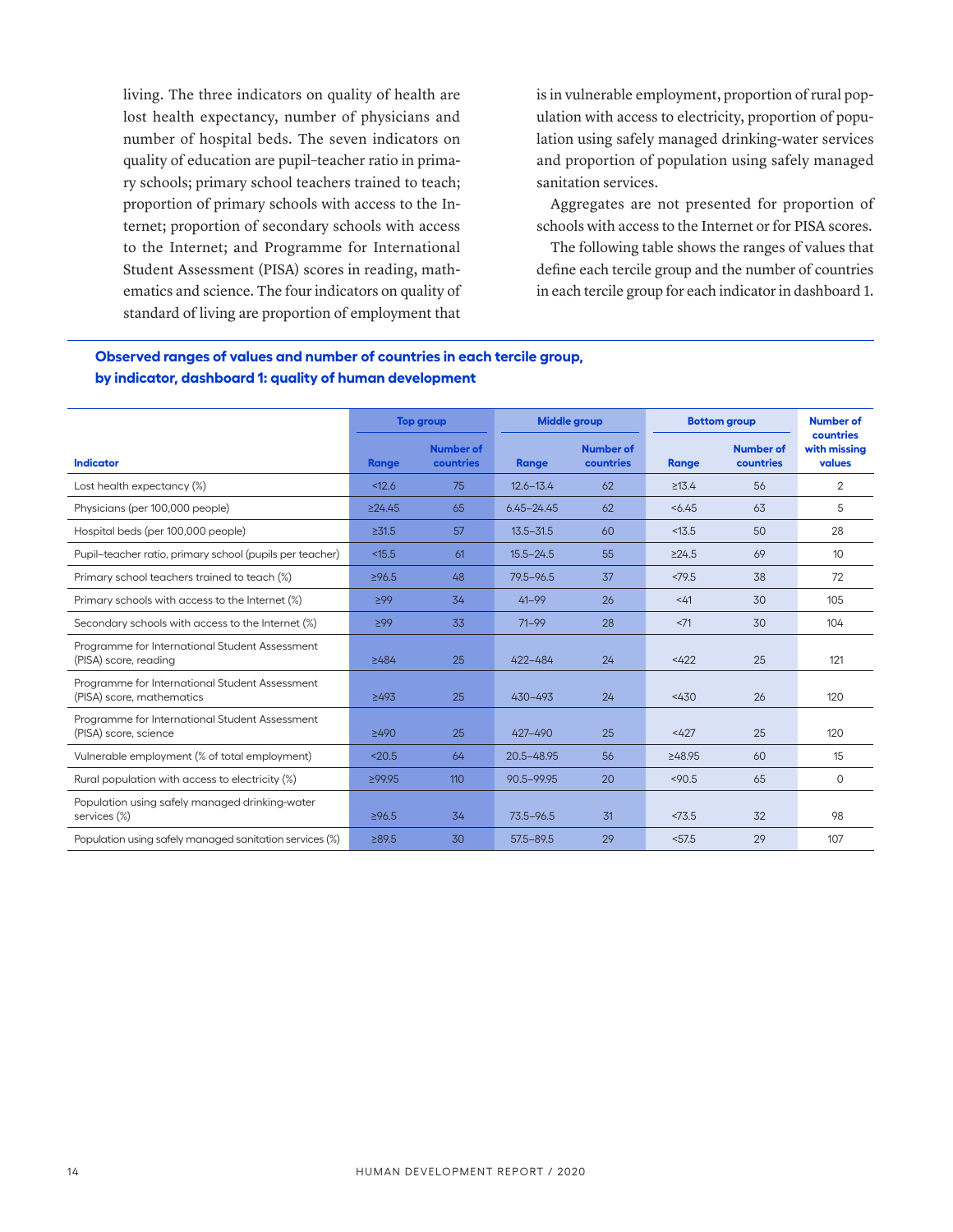## **Dashboard 2. Life-course gender gap**

Dashboard 2 contains 13 indicators that display gender gaps in choices and opportunities over the life course—childhood and youth, adulthood and older age. The five indicators on childhood and youth are sex ratio at birth; gross enrolment ratios in pre-primary, primary and secondary school; and youth unemployment rate. The seven indicators on adulthood are population with at least some secondary education, total unemployment rate, female share of employment in nonagriculture, share of seats held by women in parliament, share of seats held by women in local government and time spent on unpaid domestic chores and care work (expressed two ways). The indicator on older age is old-age pension recipients. Nine indicators are presented as a ratio of female to male

values, and four are presented as values for women only. Sex ratio at birth (male to female births) is an exception to grouping by tercile—countries are divided into two groups: the natural group (countries with a value of 1.04–1.07, inclusive) and the gender-biased group (all other countries). Deviations from the natural sex ratio at birth have implications for population replacement levels, suggest possible future social and economic problems and may indicate gender bias.

Aggregates are not presented for share of seats held by women in local government or for time spent on unpaid domestic chores and care work.

The following table shows the ranges of values that define each tercile group and the number of countries in each tercile group for each indicator in dashboard 2.

### **Observed ranges of values and number of countries in each tercile group, by indicator, dashboard 2: life-course gender gap**

|                                                                                                   | <b>Top group</b> |                               | <b>Middle group</b>                |                               | <b>Bottom group</b> |                               | <b>Number of</b>                       |
|---------------------------------------------------------------------------------------------------|------------------|-------------------------------|------------------------------------|-------------------------------|---------------------|-------------------------------|----------------------------------------|
| <b>Indicator</b>                                                                                  | <b>Range</b>     | <b>Number of</b><br>countries | Range                              | <b>Number of</b><br>countries | Range               | <b>Number of</b><br>countries | countries<br>with<br>missing<br>values |
| Sex ratio at birth (male to female births)                                                        | $1.04 - 1.07$    | 135                           |                                    |                               | <1.04>1.07          | 50                            | 10                                     |
| Gross enrolment ratio, pre-primary (female to male ratio)                                         | 0.988-1.013      | 55                            | 0.963-0.988<br>1.013-1.036         | 55                            | < 0.963 > 1.036     | 54                            | 31                                     |
| Gross enrolment ratio, primary (female to male ratio)                                             | 0.993-1.008      | 58                            | 0.968-0.993<br>1.008-1.030         | 59                            | < 0.968 > 1.030     | 60                            | 18                                     |
| Gross enrolment ratio, secondary (female to male ratio)                                           | $0.975 - 1.025$  | 52                            | 0.934-0.975<br>$1.025 - 1.075$     | 52                            | < 0.934 > 1.075     | 54                            | 37                                     |
| Youth unemployment rate (female to male ratio)                                                    | $0.842 - 1.159$  | 60                            | $0.600 - 0.842$<br>1.159-1.398     | 59                            | < 0.600 > 1.398     | 61                            | 15                                     |
| Population with at least some secondary education<br>(female to male ratio)                       | 0.968-1.035      | 55                            | $0.850 - 0.968$<br>$1.035 - 1.153$ | 55                            | < 0.850 > 1.153     | 57                            | 28                                     |
| Total unemployment rate (female to male ratio)                                                    | $0.855 - 1.148$  | 61                            | $0.630 - 0.855$<br>1.148-1.390     | 59                            | < 0.630 > 1.390     | 60                            | 15                                     |
| Share of employment in nonagriculture, female (% of<br>total employment in nonagriculture)        | $\geq 46.674$    | 60                            | 41.570-46.674                      | 60                            | <41.570             | 60                            | 15                                     |
| Share of seats held by women in parliament (%)                                                    | $\geq 26.3$      | 64                            | $17.0 - 26.3$                      | 64                            | < 17.0              | 65                            | $\overline{2}$                         |
| Share of seats held by women in local government (%)                                              | $\geq 31.0$      | 43                            | $18.3 - 31.0$                      | 44                            | < 18.3              | 44                            | 64                                     |
| Time spent on unpaid domestic chores and care<br>work, women ages 15 and older (% of 24-hour day) | $\leq 15.8$      | 25                            | $15.8 - 19.0$                      | 24                            | >19.0               | 24                            | 122                                    |
| Time spent on unpaid domestic chores and care work<br>(female to male ratio)                      | $\leq$ 2.10      | 25                            | $2.10 - 2.95$                      | 24                            | >2.95               | 24                            | 122                                    |
| Old-age pension recipients (female to male ratio)                                                 | 0.997-1.020      | 18                            | $0.800 - 0.997$<br>1.020-1.200     | 18                            | < 0.800 > 1.200     | 18                            | 141                                    |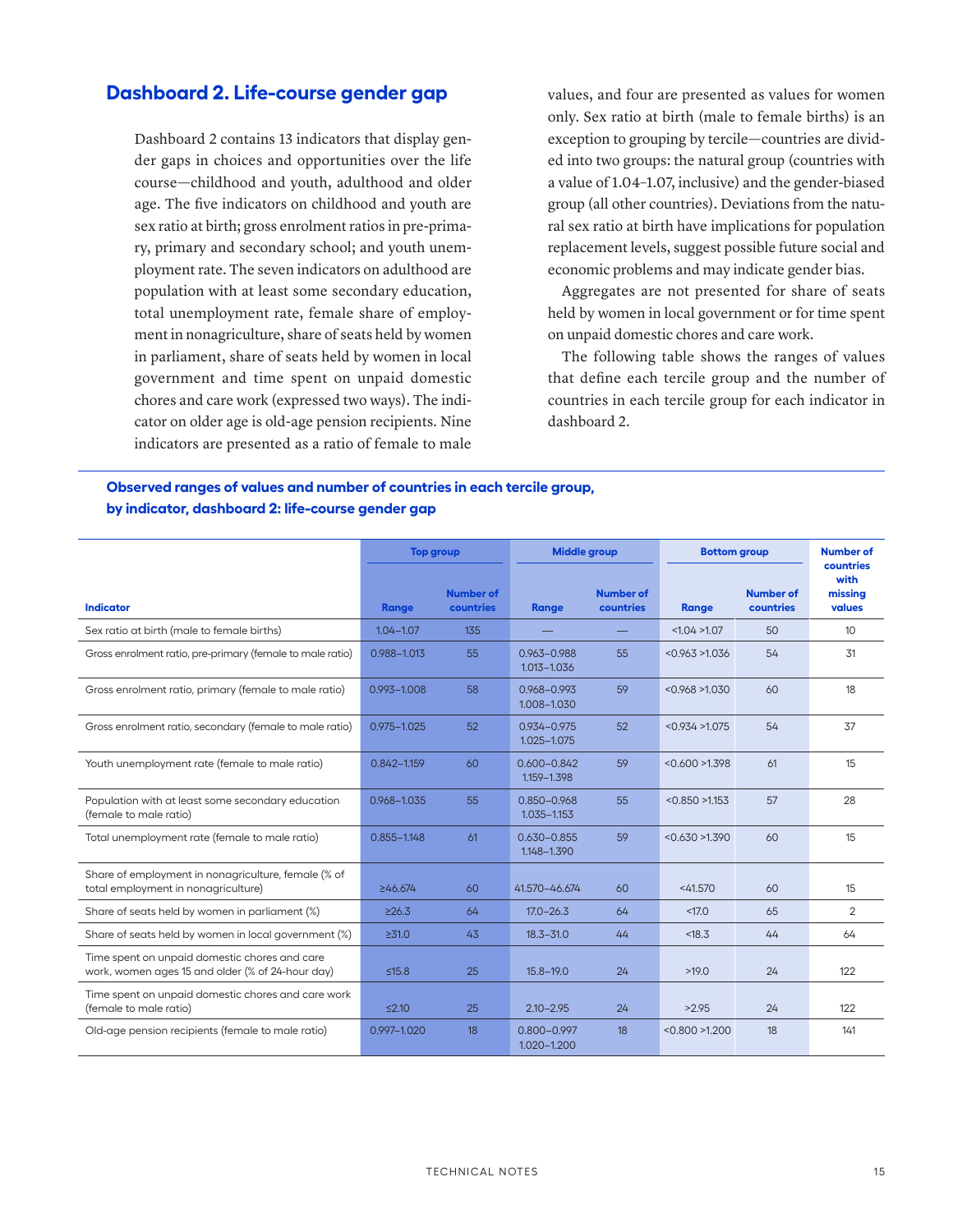# **Dashboard 3. Women's empowerment**

Dashboard 3 contains 13 woman-specific empowerment indicators that allow empowerment to be compared across three dimensions: reproductive health and family planning, violence against girls and women, and socioeconomic empowerment. The four indicators on reproductive health and family planning are coverage of at least one antenatal care visit, proportion of births attended by skilled health personnel, contraceptive prevalence (any method) and unmet need for family planning. The four indicators on violence against girls and women are women married by age 18, prevalence of female genital mutilation/ cutting among girls and women, violence against women ever experienced from an intimate partner and violence against women ever experienced from

a nonintimate partner. The five indicators on socioeconomic empowerment are female share of graduates in science, technology, engineering and mathematics programmes at tertiary level; share of graduates from science, technology, engineering and mathematics programmes in tertiary education who are female; female share of employment in senior and middle management; women with account at financial institution or with mobile money-service provider; and mandatory paid maternity leave.

Most countries have at least one indicator in each tercile, which implies that women's empowerment is unequal across indicators and across countries.

The following table shows the ranges of values that define each tercile group and the number of countries in each tercile group for each indicator in dashboard 3.

### **Observed ranges of values and number of countries in each tercile group, by indicator, dashboard 3: women's empowerment**

| <b>Number of</b><br><b>Number of</b><br><b>Number of</b><br><b>Indicator</b><br>countries<br>countries<br>countries<br>Range<br>Range<br><b>Range</b><br>42<br>42<br>43<br>Antenatal care coverage, at least one visit (%)<br>$\geq$ 97.25<br>90.90-97.25<br>< 90.90<br>Proportion of births attended by skilled health<br>52<br>53<br>55<br>35<br>personnel (%)<br>≥99.55<br>92.45-99.55<br>< 92.45<br>Contraceptive prevalence, any method (% of married<br>or in-union women of reproductive age, 15-49 years)<br>50<br>< 39.3<br>50<br>≥63.0<br>$39.3 - 63.0$<br>50<br>Unmet need for family planning (% of married or in-<br>union women of reproductive age, 15-49 years)<br>≤14.50<br>41<br>14.50-23.15<br>39<br>>23.15<br>40<br>Women married by age 18 (% of women ages 20-24<br>who are married or in union)<br>$\leq 15.7$<br>42<br>$15.7 - 28.6$<br>42<br>>28.6<br>42<br>69<br>Prevalence of female genital mutilation/cutting among<br>girls and women (% of girls and women ages 15-49)<br>≤19.0<br>10 <sup>10</sup><br>$19.0 - 71.2$<br>10<br>>71.2<br>10<br>Violence against women ever experienced, intimate<br>≤21.25<br>43<br>42<br>>29.90<br>42<br>68<br>partner (% of female population ages 15 and older)<br>21.25-29.90<br>Violence against women ever experienced, nonintimate<br>partner (% of female population ages 15 and older)<br>22<br>$\leq 3.9$<br>$3.9 - 8.2$<br>23<br>>8.2<br>21<br>129<br>Share of graduates in science, technology,<br>engineering and mathematics programmes at<br>tertiary level, female (%)<br>41<br>< 11.0<br>$\geq 15.3$<br>$11.0 - 15.30$<br>41<br>42<br>71 | countries<br>with<br>missing<br>values<br>68<br>45<br>75 |
|------------------------------------------------------------------------------------------------------------------------------------------------------------------------------------------------------------------------------------------------------------------------------------------------------------------------------------------------------------------------------------------------------------------------------------------------------------------------------------------------------------------------------------------------------------------------------------------------------------------------------------------------------------------------------------------------------------------------------------------------------------------------------------------------------------------------------------------------------------------------------------------------------------------------------------------------------------------------------------------------------------------------------------------------------------------------------------------------------------------------------------------------------------------------------------------------------------------------------------------------------------------------------------------------------------------------------------------------------------------------------------------------------------------------------------------------------------------------------------------------------------------------------------------------------------------------------------------------------------------------|----------------------------------------------------------|
|                                                                                                                                                                                                                                                                                                                                                                                                                                                                                                                                                                                                                                                                                                                                                                                                                                                                                                                                                                                                                                                                                                                                                                                                                                                                                                                                                                                                                                                                                                                                                                                                                        |                                                          |
|                                                                                                                                                                                                                                                                                                                                                                                                                                                                                                                                                                                                                                                                                                                                                                                                                                                                                                                                                                                                                                                                                                                                                                                                                                                                                                                                                                                                                                                                                                                                                                                                                        |                                                          |
|                                                                                                                                                                                                                                                                                                                                                                                                                                                                                                                                                                                                                                                                                                                                                                                                                                                                                                                                                                                                                                                                                                                                                                                                                                                                                                                                                                                                                                                                                                                                                                                                                        |                                                          |
|                                                                                                                                                                                                                                                                                                                                                                                                                                                                                                                                                                                                                                                                                                                                                                                                                                                                                                                                                                                                                                                                                                                                                                                                                                                                                                                                                                                                                                                                                                                                                                                                                        |                                                          |
|                                                                                                                                                                                                                                                                                                                                                                                                                                                                                                                                                                                                                                                                                                                                                                                                                                                                                                                                                                                                                                                                                                                                                                                                                                                                                                                                                                                                                                                                                                                                                                                                                        |                                                          |
|                                                                                                                                                                                                                                                                                                                                                                                                                                                                                                                                                                                                                                                                                                                                                                                                                                                                                                                                                                                                                                                                                                                                                                                                                                                                                                                                                                                                                                                                                                                                                                                                                        |                                                          |
|                                                                                                                                                                                                                                                                                                                                                                                                                                                                                                                                                                                                                                                                                                                                                                                                                                                                                                                                                                                                                                                                                                                                                                                                                                                                                                                                                                                                                                                                                                                                                                                                                        | 165                                                      |
|                                                                                                                                                                                                                                                                                                                                                                                                                                                                                                                                                                                                                                                                                                                                                                                                                                                                                                                                                                                                                                                                                                                                                                                                                                                                                                                                                                                                                                                                                                                                                                                                                        |                                                          |
|                                                                                                                                                                                                                                                                                                                                                                                                                                                                                                                                                                                                                                                                                                                                                                                                                                                                                                                                                                                                                                                                                                                                                                                                                                                                                                                                                                                                                                                                                                                                                                                                                        |                                                          |
|                                                                                                                                                                                                                                                                                                                                                                                                                                                                                                                                                                                                                                                                                                                                                                                                                                                                                                                                                                                                                                                                                                                                                                                                                                                                                                                                                                                                                                                                                                                                                                                                                        |                                                          |
| Share of graduates from science, technology,<br>engineering and mathematics programmes in tertiary<br>42<br>education who are female (%)<br>238.50<br>31.14-38.50<br>42<br>$<$ 31.14<br>43<br>68                                                                                                                                                                                                                                                                                                                                                                                                                                                                                                                                                                                                                                                                                                                                                                                                                                                                                                                                                                                                                                                                                                                                                                                                                                                                                                                                                                                                                       |                                                          |
| Female share of employment in senior and middle<br>management (%)<br>< 27.00<br>$\geq 35.15$<br>34<br>27.00-35.15<br>34<br>35                                                                                                                                                                                                                                                                                                                                                                                                                                                                                                                                                                                                                                                                                                                                                                                                                                                                                                                                                                                                                                                                                                                                                                                                                                                                                                                                                                                                                                                                                          | 92                                                       |
| Women with account at financial institution or<br>with mobile money-service provider (% of female<br>population ages 15 and older)<br>$\geq$ 73.5<br>52<br>35.9 - 73.5<br>52<br>< 35.9<br>52<br>39                                                                                                                                                                                                                                                                                                                                                                                                                                                                                                                                                                                                                                                                                                                                                                                                                                                                                                                                                                                                                                                                                                                                                                                                                                                                                                                                                                                                                     |                                                          |
| 52<br>< 91<br>65<br>20<br>Mandatory paid maternity leave (days)<br>$\geq 110$<br>58<br>$91 - 110$                                                                                                                                                                                                                                                                                                                                                                                                                                                                                                                                                                                                                                                                                                                                                                                                                                                                                                                                                                                                                                                                                                                                                                                                                                                                                                                                                                                                                                                                                                                      |                                                          |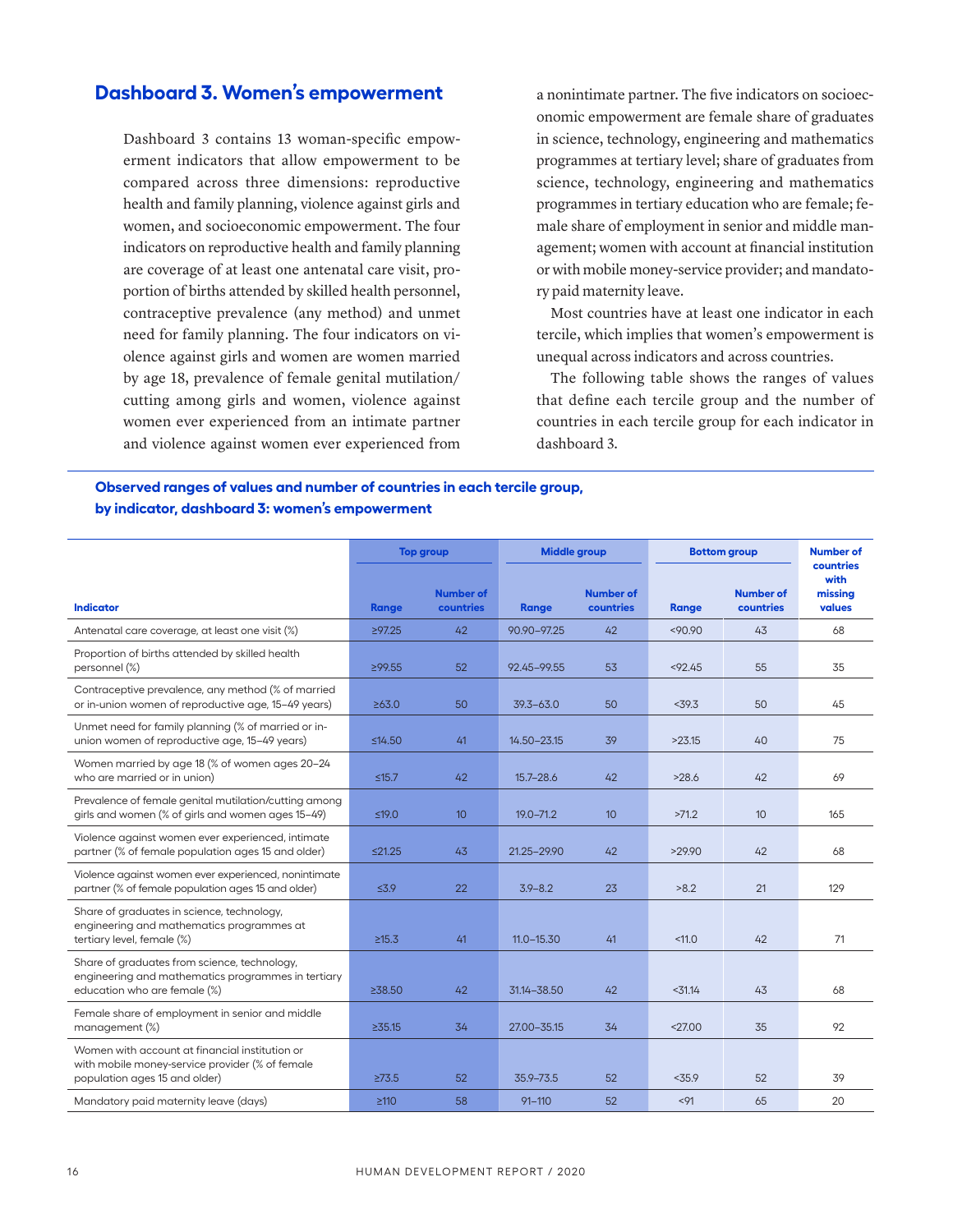# **Dashboard 4. Environmental sustainability**

Dashboard 4 contains 14 indicators that cover environmental sustainability and environmental threats. The nine indicators on environmental sustainability are fossil fuel energy consumption; carbon dioxide emissions (expressed two ways); forest area (expressed two ways); fresh water withdrawals; use of fertilizer nutrient nitrogen (N) per area of cropland; use of fertilizer nutrient phosphorus (expressed as  $P_2O_5$ ) per area of cropland and domestic material consumption per capita. The five indicators on environmental threats are mortality rate attributed to household and ambient air pollution; mortality rate

attributed to unsafe water, sanitation and hygiene services; number of deaths and missing persons attributed to disasters; degraded land; and the International Union for Conservation of Nature's Red List Index, which measures aggregate extinction risk across groups of species.

The percentage of total land area under forest is intentionally left without colour because it is meant to provide context for the indicator on change in forest area. Aggregates are not presented for the Red List Index indicator.

The following table shows the ranges of values that define each tercile group and the number of countries in each tercile group for each indicator in dashboard 4.

## **Observed ranges of values and number of countries in each tercile group, by indicator, dashboard 4: environmental sustainability**

|                                                                                                                | <b>Top group</b> |                               | <b>Middle group</b> |                               | <b>Bottom group</b> |                               | <b>Number of</b>                       |
|----------------------------------------------------------------------------------------------------------------|------------------|-------------------------------|---------------------|-------------------------------|---------------------|-------------------------------|----------------------------------------|
| <b>Indicator</b>                                                                                               | Range            | <b>Number of</b><br>countries | <b>Range</b>        | <b>Number of</b><br>countries | Range               | <b>Number of</b><br>countries | countries<br>with<br>missing<br>values |
| Fossil fuel energy consumption (% of total energy<br>consumption)                                              | 562.0            | 46                            | $62.0 - 85.0$       | 46                            | >85.0               | 46                            | 57                                     |
| Carbon dioxide emissions, production emissions per<br>capita (tonnes)                                          | ≤1.262           | 65                            | 1.262-4.655         | 64                            | >4.655              | 64                            | $\overline{2}$                         |
| Carbon dioxide emissions, per unit of GDP<br>(kg per 2010 US\$ of GDP)                                         | ≤0.158           | 47                            | $0.158 - 0.243$     | 46                            | >0.243              | 46                            | 56                                     |
| Forest area (% of total land area)                                                                             |                  | $\overline{\phantom{0}}$      |                     | $\overline{\phantom{0}}$      |                     | —                             |                                        |
| Forest area, change (%)                                                                                        | $\geq 4.5$       | 61                            | $-4.7-4.5$          | 62                            | $-4.7$              | 62                            | 10                                     |
| Fresh water withdrawals (% of total renewable water<br>resources)                                              | $\leq 3.3$       | 38                            | $3.3 - 18.5$        | 38                            | >18.5               | 37                            | 82                                     |
| Use of fertilizer nutrient nitrogen (N) per area of<br>cropland (kg per hectare)                               | $\leq$ 24.0      | 51                            | $24.0 - 71.2$       | 51                            | >71.2               | 50                            | 43                                     |
| Use of fertilizer nutrient phosphorus (expressed as<br>$P_2O_5$ ) per area of cropland (kg per hectare)        | $\leq 6.5$       | 51                            | $6.5 - 20.2$        | 51                            | >20.2               | 50                            | 43                                     |
| Domestic material consumption per capita (tonnes)                                                              | $\leq 6.0$       | 62                            | $6.0 - 12.8$        | 62                            | >12.8               | 61                            | 10                                     |
| Mortality rate attributed to household and ambient air<br>pollution (per 100,000 population, age-standardized) | 547.5            | 63                            | 47.5-117.0          | 59                            | >117.0              | 61                            | 12                                     |
| Mortality rate attributed to unsafe water, sanitation<br>and hygiene services (per 100,000 population)         | $\leq 0.35$      | 61                            | $0.35 - 6.4$        | 61                            | >6.4                | 61                            | 12                                     |
| Number of deaths and missing persons attributed to<br>disasters (per 100,000 population)                       | ≤0.133           | 45                            | $0.133 - 0.780$     | 45                            | >0.780              | 45                            | 60                                     |
| Degraded land (% of total land area)                                                                           | $\leq 12$        | 45                            | $12 - 22$           | 38                            | $>22$               | 40                            | 72                                     |
| Red List Index (value)                                                                                         | ≥0.908           | 65                            | $0.825 - 0.908$     | 65                            | < 0.825             | 65                            | $\circ$                                |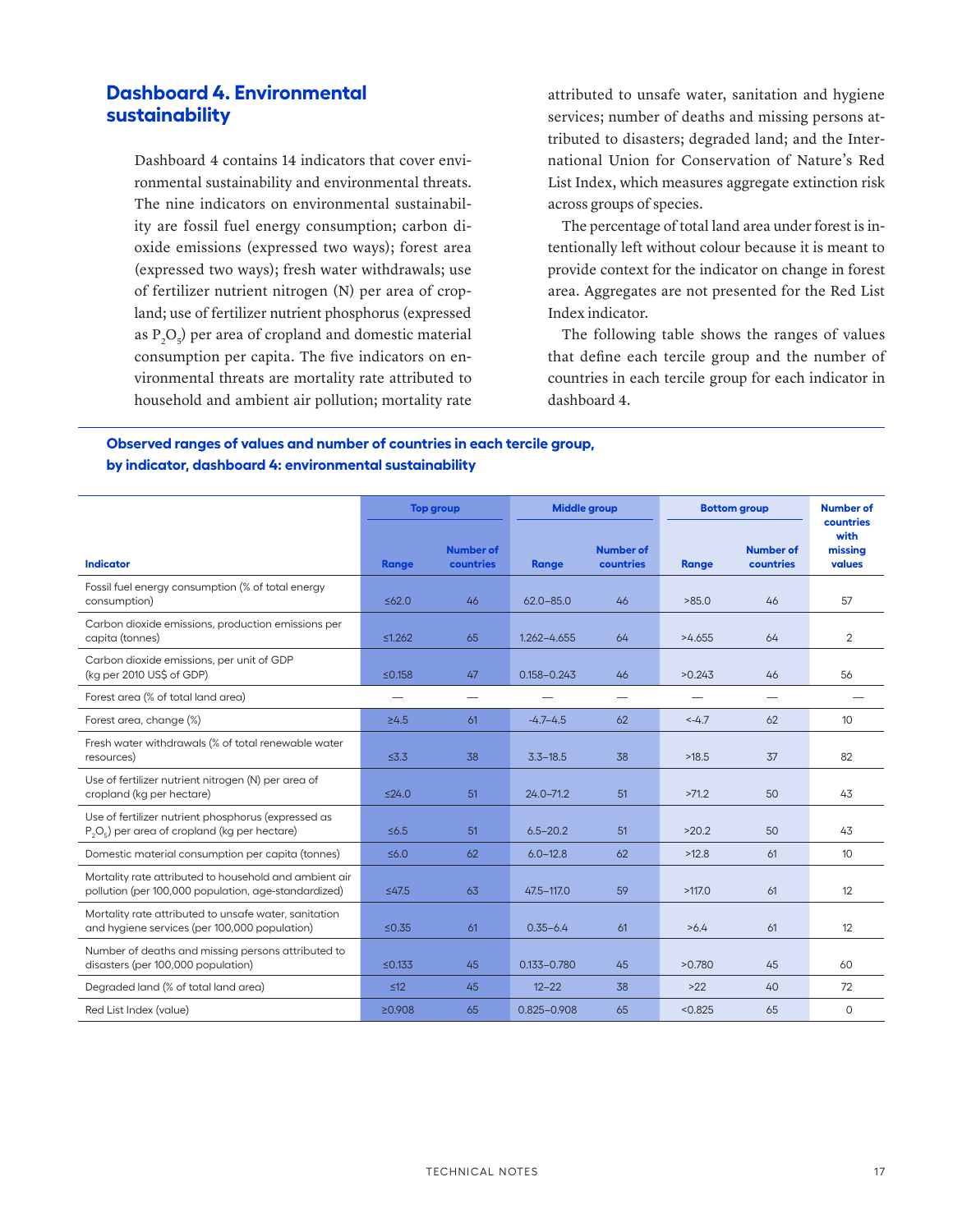# **Dashboard 5. Socioeconomic sustainability**

Dashboard 5 contains 12 indicators that cover economic sustainability and social sustainability. The six indicators on economic sustainability are adjusted net savings, total debt service, gross capital formation, skilled labour force, export concentration index, research and development expenditure and dependency ratio. The six indicators on social sustainability are old-age dependency ratio, military expenditure as a share of GDP, ratio of education and health expenditure to military expenditure, average annual change in overall loss in HDI value due to inequality, average annual change in Gender Inequality Index and average annual change in income share of the poorest 40 percent.

Military expenditure as a share of GDP is intentionally left without colour because it is meant to provide context for the ratio of education and health expenditure to military expenditure. Aggregates are not presented for export concentration index or the change in income share of the poorest 40 percent.

The following table shows the ranges of values that define each tercile group and the number of countries in each tercile group for each indicator in dashboard 5.

## **Observed ranges of values and number of countries in each tercile group, by indicator, dashboard 5: Socioeconomic sustainability**

|                                                                            | <b>Top group</b> |                               | <b>Middle group</b> |                               | <b>Bottom group</b> |                               | <b>Number of</b>                       |
|----------------------------------------------------------------------------|------------------|-------------------------------|---------------------|-------------------------------|---------------------|-------------------------------|----------------------------------------|
| <b>Indicator</b>                                                           | <b>Range</b>     | <b>Number of</b><br>countries | <b>Range</b>        | <b>Number of</b><br>countries | <b>Range</b>        | <b>Number of</b><br>countries | countries<br>with<br>missing<br>values |
| Adjusted net savings (% of GNI)                                            | $\geq 14$        | 54                            | 3.5 to 14           | 49                            | < 3.5               | 51                            | 41                                     |
| Total debt service (% of exports of goods, services and<br>primary income) | 8                | 38                            | 8 to 16.5           | 39                            | $\geq 16.5$         | 39                            | 79                                     |
| Gross capital formation (% of GDP)                                         | $\geq$ 26        | 65                            | 21 to 26            | 52                            | < 21                | 57                            | 21                                     |
| Skilled labour force (% of labour force)                                   | $\geq 76$        | 55                            | 38.5 to 76          | 54                            | < 38.5              | 53                            | 33                                     |
| Concentration index (exports), value                                       | < 0.215          | 63                            | 0.215 to 0.385      | 67                            | $\geq 0.385$        | 61                            | 4                                      |
| Research and development expenditure (% of GDP)                            | $\geq 0.75$      | 48                            | 0.27 to 0.75        | 44                            | < 0.27              | 44                            | 59                                     |
| Old-age dependency ratio                                                   | < 8.5            | 59                            | 8.5 to 21           | 64                            | $\geq$ 21           | 62                            | 10                                     |
| Military expenditure (% of GDP)                                            |                  | —                             |                     |                               |                     |                               |                                        |
| Ratio of education and health expenditure to military<br>expenditure       | $\geq 9.4$       | 49                            | 5 to 9.4            | 49                            | < 5                 | 43                            | 54                                     |
| Overall loss in HDI value due to inequality, average<br>annual change (%)  | $5 - 2.24$       | 45                            | $-2.24$ to 0.77     | 43                            | $>-0.77$            | 44                            | 63                                     |
| Gender Inequality Index, average annual change (%)                         | $5 - 1.95$       | 52                            | $-1.95$ to $-0.85$  | 49                            | $>-0.85$            | 43                            | 51                                     |
| Income share of the poorest 40 percent, average<br>annual change (%)       | $\geq 0.65$      | 50                            | $-0.14$ to 0.65     | 44                            | $<-0.14$            | 45                            | 56                                     |